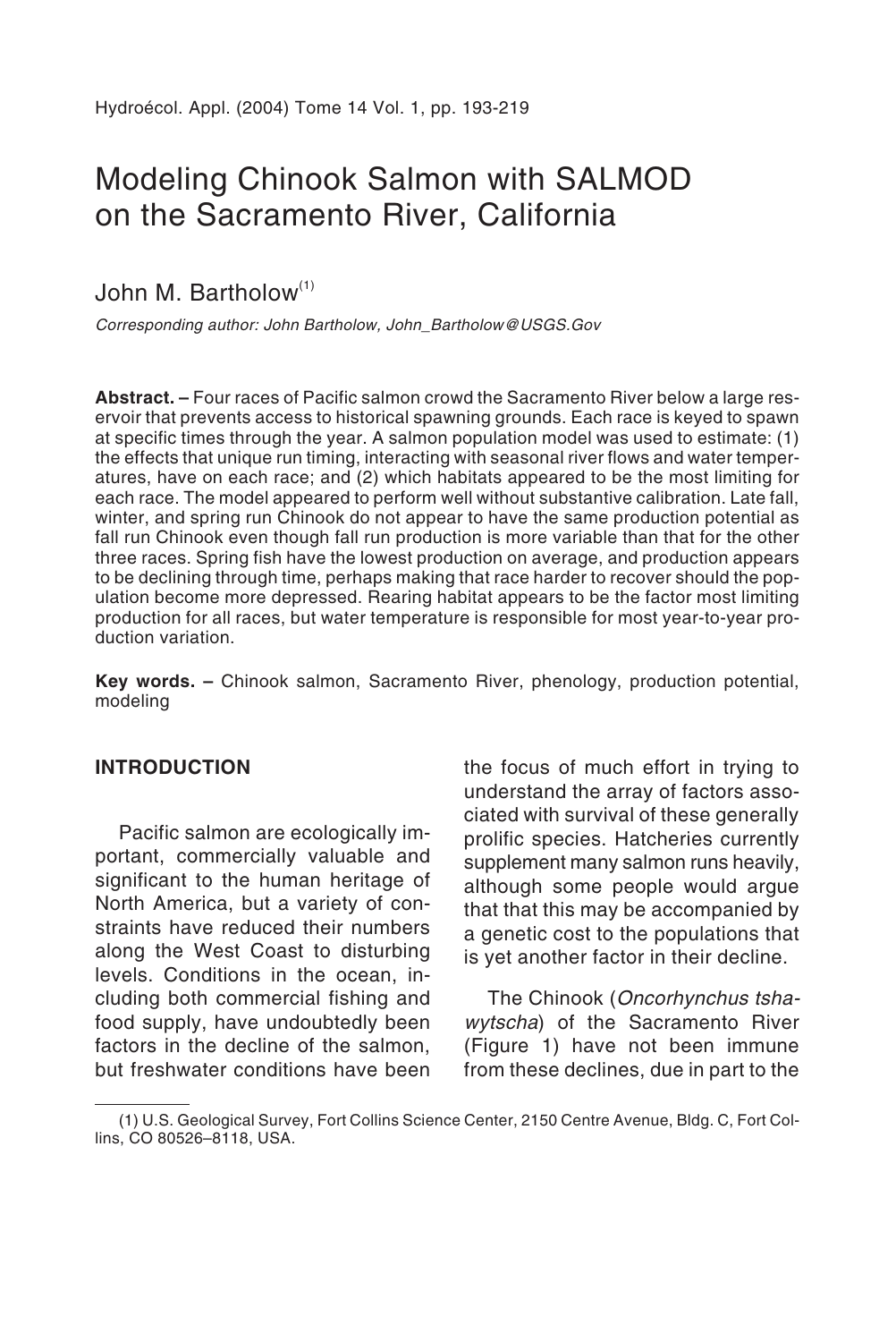

**Fig. 1. –** General map of the study area extending near Redding California and the upper Sacramento River watershed. The Trinity River is in a neighboring watershed to the west. Red Bluff Diversion Dam is immediately south of Red Bluff.

construction of a major impoundment on the mainstem, exploitation, and other habitat alterations (Clark 1929; Fisher et al. 1991; Yoshiyama et al. 2000). Pre-dam, the McCloud River was the premier spawning stream for all four races and the upper Sacramento a good second. The Pit River had fall and spring fish only and was considered of lesser quality (Yoshiyama et al. 2000). Regardless of quality, runs in all of these streams are now extirpated and what remains of their stocks crowd the mainstem and small spring-fed tributaries below the dam. Current (1991-1997) run size estimates, both natural and hatchery-reared, are on the order of 41,000 fall, 6,700 late fall, 600 winter, and 2,500 spring fish, though precise year-to-year counts are unavailable (Yoshiyama et al. 2000).

Adverse water temperatures in the Sacramento River below Shasta Dam are believed to be one of many factors associated with the decline of anadromous salmonids, particularly the endangered winter run Chinook salmon, the first Pacific salmon listed under the U.S. Endangered Species Act. The efficacy of the \$80+ million temperature control device (TCD) recently installed at Shasta Dam was evaluated prior to the TCD's installa-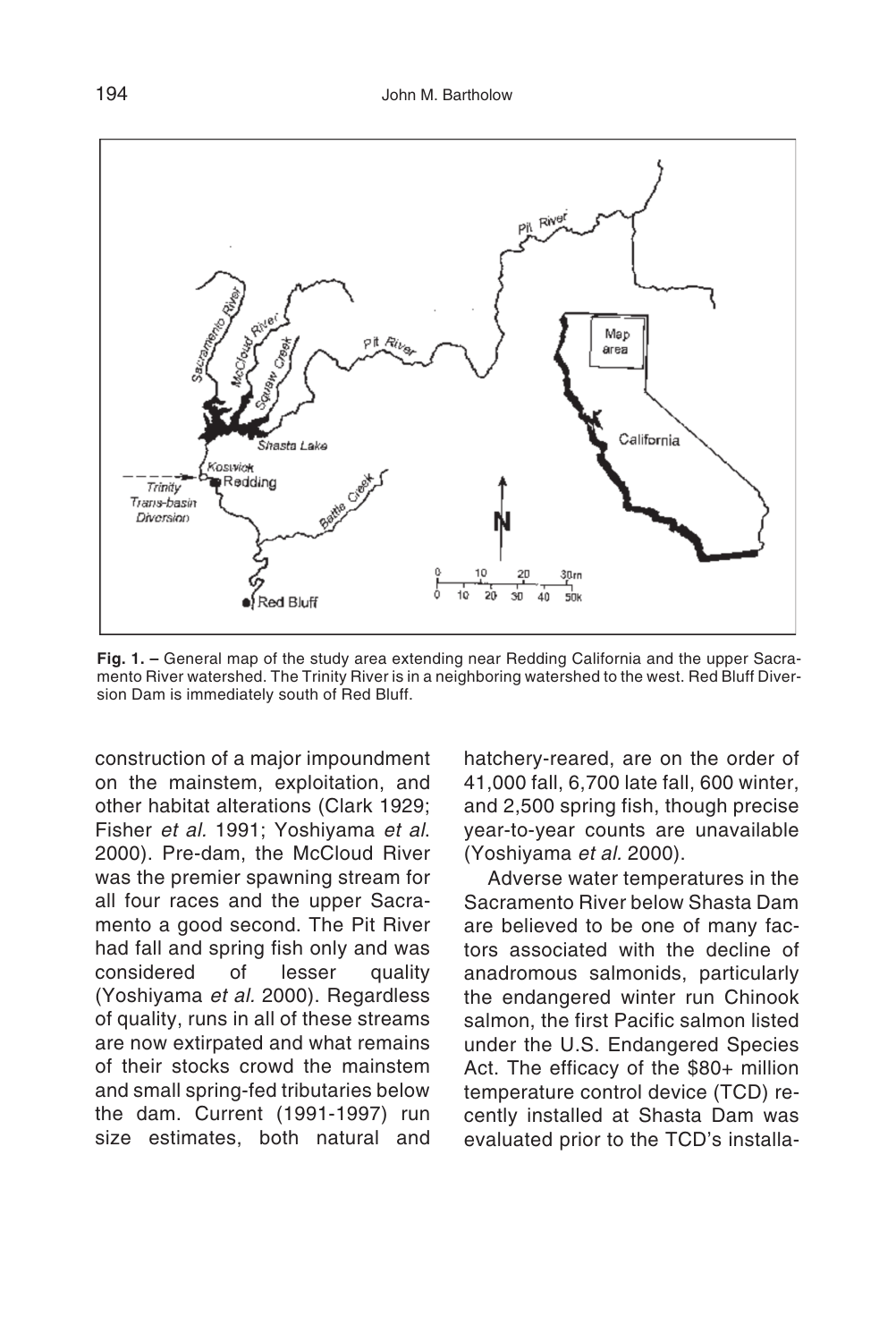tion using a salmon mortality model developed by the Bureau of Reclamation (USBR) staff (USBR 1991) and endorsed by the National Marine Fisheries Service. The USBR model provided an estimate of salmon mortality below Shasta using monthly temperature estimates.

Three factors have stimulated the reassessment of effects of reservoir operations on salmonids covered, in part, in this paper. First, recent limnological and modeling studies (Bartholow et al. 2001; Hanna 1999; Saito and Bartholow 1997) have refined estimates of Shasta's daily release temperature capabilities. Modeling work has indicated the fact that the TCD appears incapable of meeting stringent downstream temperature needs in most years. Research has shown that managing water levels in the reservoir is more beneficial than using the TCD alone. Second, there is a strong likelihood of revised water allocations on the Trinity River such that less water will be available for augmenting Sacramento River flows and moderating water temperatures. Reducing transbasin water deliveries from the Trinity will directly affect the strategy for managing increasingly scarce upper Sacramento waters, even in conjunction with additional storage in Shasta Lake. It will be increasingly important to have scientifically sound estimates of the effects of water temperature on Sacramento salmon stocks. Third, since USBR's early salmon mortality formulation, many improvements have been

made in modeling the cumulative effect of water temperature on salmon mortality and growth. SALMOD, developed at the USGS Fort Collins Science Center has been shown to accurately simulate growth of fall and spring Chinook salmon on the Trinity River, California (Bartholow et al. 1993) and fall Chinook in New Zealand (unpublished data), as well as for rainbow and brown trout (Hickey and Bartholow, in prep.). SALMOD handles mortality and growth for adults, in vivo eggs, deposited eggs and immature alevins in redds (nests), and developing juveniles. An application of SALMOD was developed for the upper Sacramento (Keswick to Battle Creek) under contract with the U.S. Fish and Wildlife Service (USFWS; Kent 1999). That application has demonstrated not only effects of water temperature, but also of the flow regime.

Figure 2 depicts the variation in life history timing prevalent for the four races of Chinook, presumably characteristic of the ecological conditions available in the upstream tributaries. I had two objectives for this modeling exercise: (1) to determine what can be learned about how the four races respond to flow and temperature regimes in the Sacramento and (2) to determine what the apparent limiting microhabitats are for each race. In addition, I wish to point out how a model like this could be integrated into an environmental assessment process.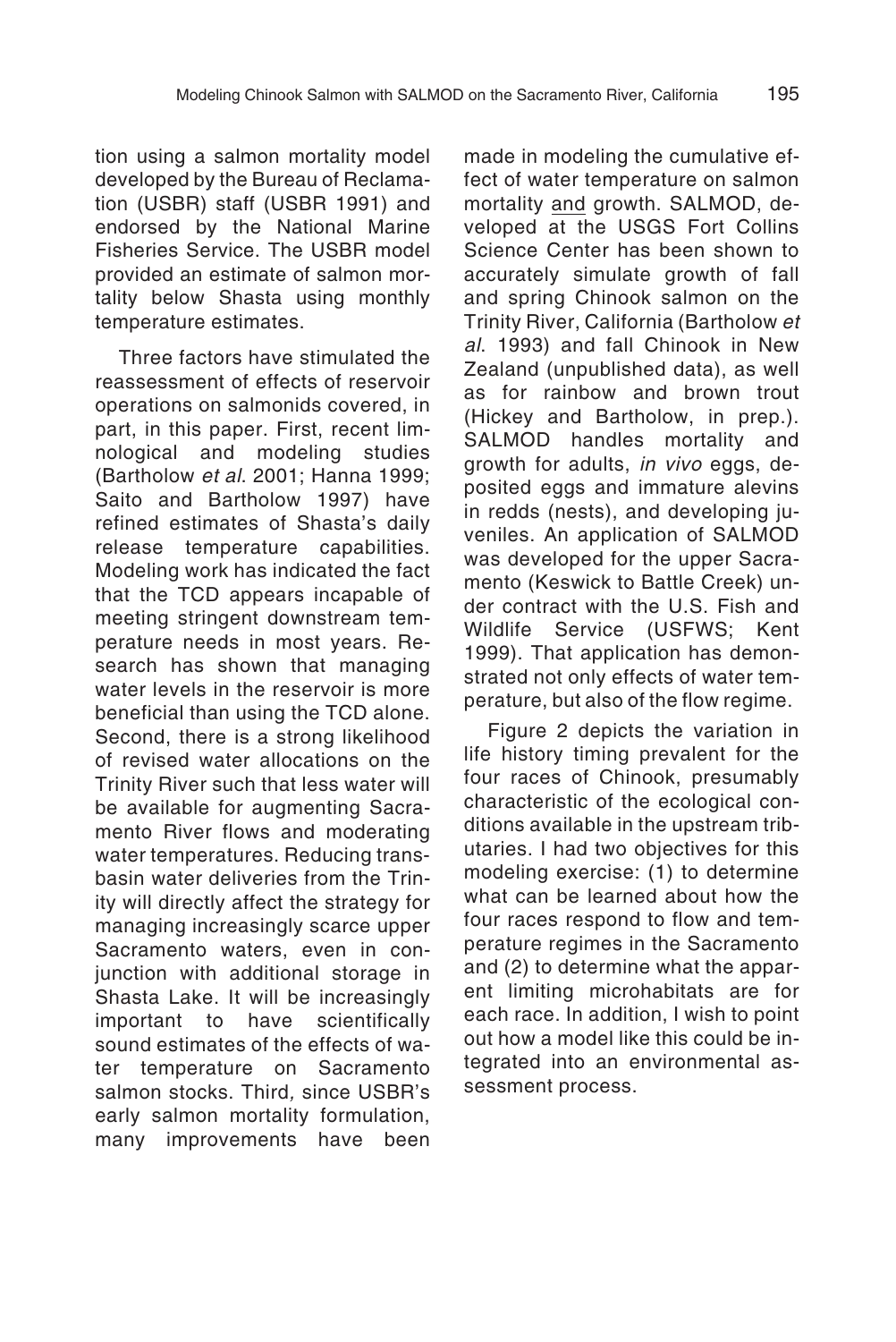

**Fig. 2. –** Approximate timing of the four runs of Chinook on the Sacramento River from Vogel and Marine (1991).

## **METHODS**

#### Model Applied

SALMOD is a computer model that simulates the dynamics of freshwater salmonid populations. The conceptual model was developed using fish experts concerned with Trinity River Chinook restoration (Williamson et al. 1993). The model's premise is that egg and fish mortality are directly related to spatially and temporally variable micro- and macrohabitat limitations, which themselves are related to the timing and amount of streamflow and other meteorological variables. Habitat quality and capacity are characterized by the hydraulic and thermal properties of individual mesohabitats, which are used as spatial "computation units" in the model. The model tracks a population of spatially distinct cohorts that originate as eggs and grow from one life stage to another as a function of local water temperature. Individual cohorts either remain in the computational unit in which they emerge or move, in whole or in part, to nearby units. Model processes include spawning (with redd superimposition and incubation losses), growth (including egg maturation), mortality, and movement (freshet-induced, habitat-induced, and seasonal). The SALMOD model is more fully described by Bartholow et al. (1997). The remainder of the methods section describes the details in the model and data sources for rate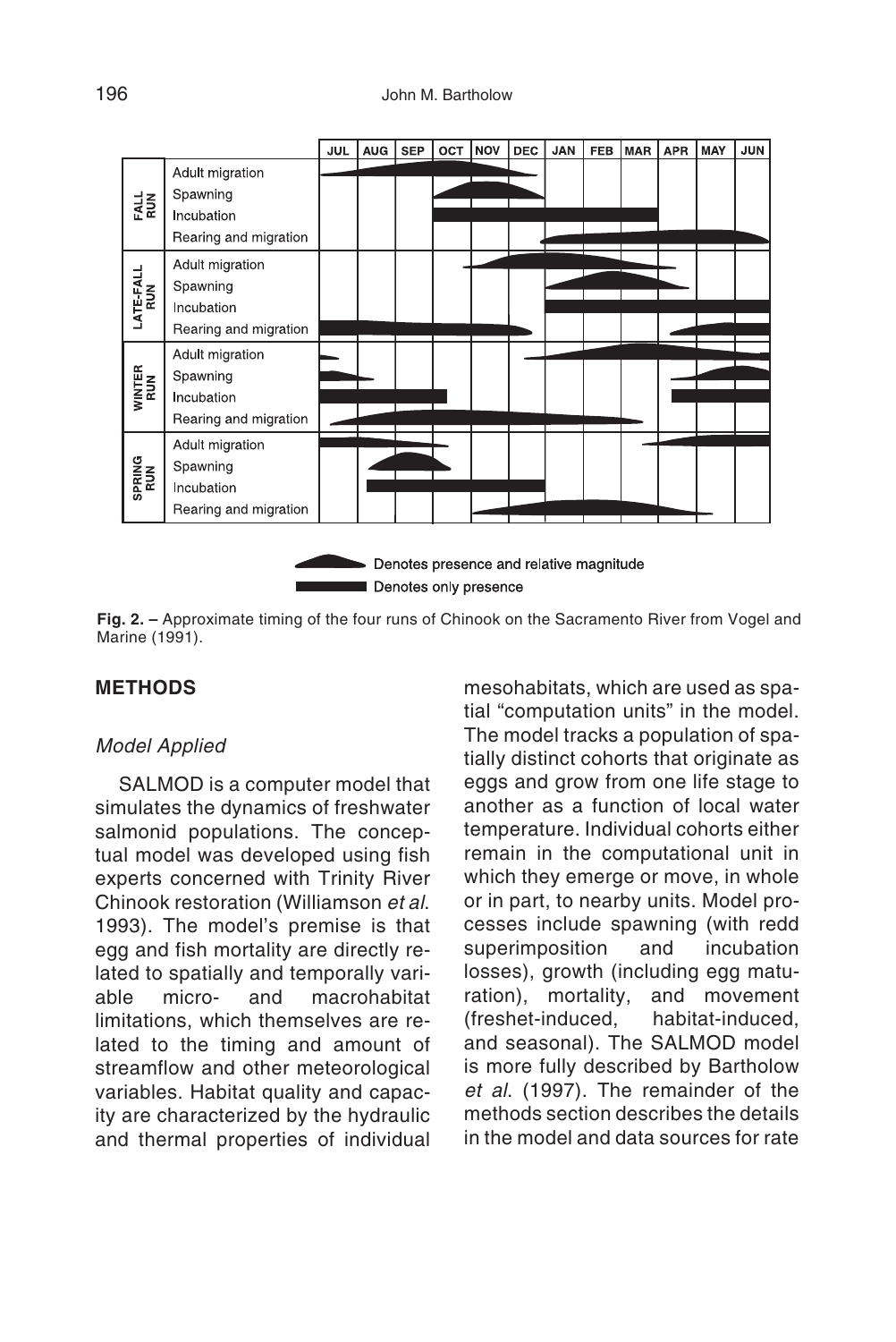parameters and environmental variables. The impatient reader may skip to the results section if desired.

The foundation for this particular application is Kent (1999) who assembled the first SALMOD model for fall Chinook on the Sacramento. Kent began with the data set that had been used during the Trinity River flow evaluation (U.S. Fish and Wildlife Service and Hoopa Valley Tribe 1999), and modified it to conform with flow, water temperature, and physical<br>habitat data available for the available for Sacramento. The remainder of this section details the data and parameter sources used in the model, with race-specific annotations as appropriate.

#### Study Area and Physical Data

The study area (Figure 1) for this project covers the upper 31.5 miles of the mainstem Sacramento from Keswick Dam (RM 303) to Battle Creek (RM 271.5), near Redding California. Keswick forms the upstream boundary of anadromous migration in the Sacramento and Battle Creek marks the boundary below which hatchery-reared salmon from the Battle Creek hatchery confound the enumeration of native salmon in the Sacramento. This study area was subdivided by Kent (1999) into four river segments from 2.3 to 12.7 km long, each with its own homogeneous flow and thermal regime.

Kent (1999) states that mean weekly flows were derived from hourly historical flow values from two websites: California Data Exchange Center (CDEC) (October 1995 to 1997) and the USGS Water Resources of the United States (water years 1970 to 1997). The hourly flow values from the two gages in the system, at Keswick Dam and upstream of Bend Bridge, were converted to weekly average flow values. The method for deriving flows at intermediate segment boundaries was prepared by Gard (1995a). Kent (1999) derived water temperature data from the California Data Exchange Center (CDEC) for three locations. Missing data were filled using common methods, but the techniques used may have underestimated some especially high temperatures during the<br>mid-1970's drought when Lake mid-1970's drought when Lake Shasta was abnormally low (Andy Hamilton, US Fish and Wildlife Service, personal communication).

#### Physical Habitat Characterization

SALMOD tracks the exact sequence and length of each mesohabitat type as the computation units for the model. Kent (1999) developed six mesohabitat types for the Sacramento from data assembled by California Department of Fish and Game (CDFG). Hydraulic data for each mesohabitat was obtained from California Department of Water Resources (CDWR). The six types were flat water glide, flat water run, flat water riffle, flat water pool, bar complex run, and bar complex riffle.

Kent (1999) derived Weighted Usable Area (WUA) values for six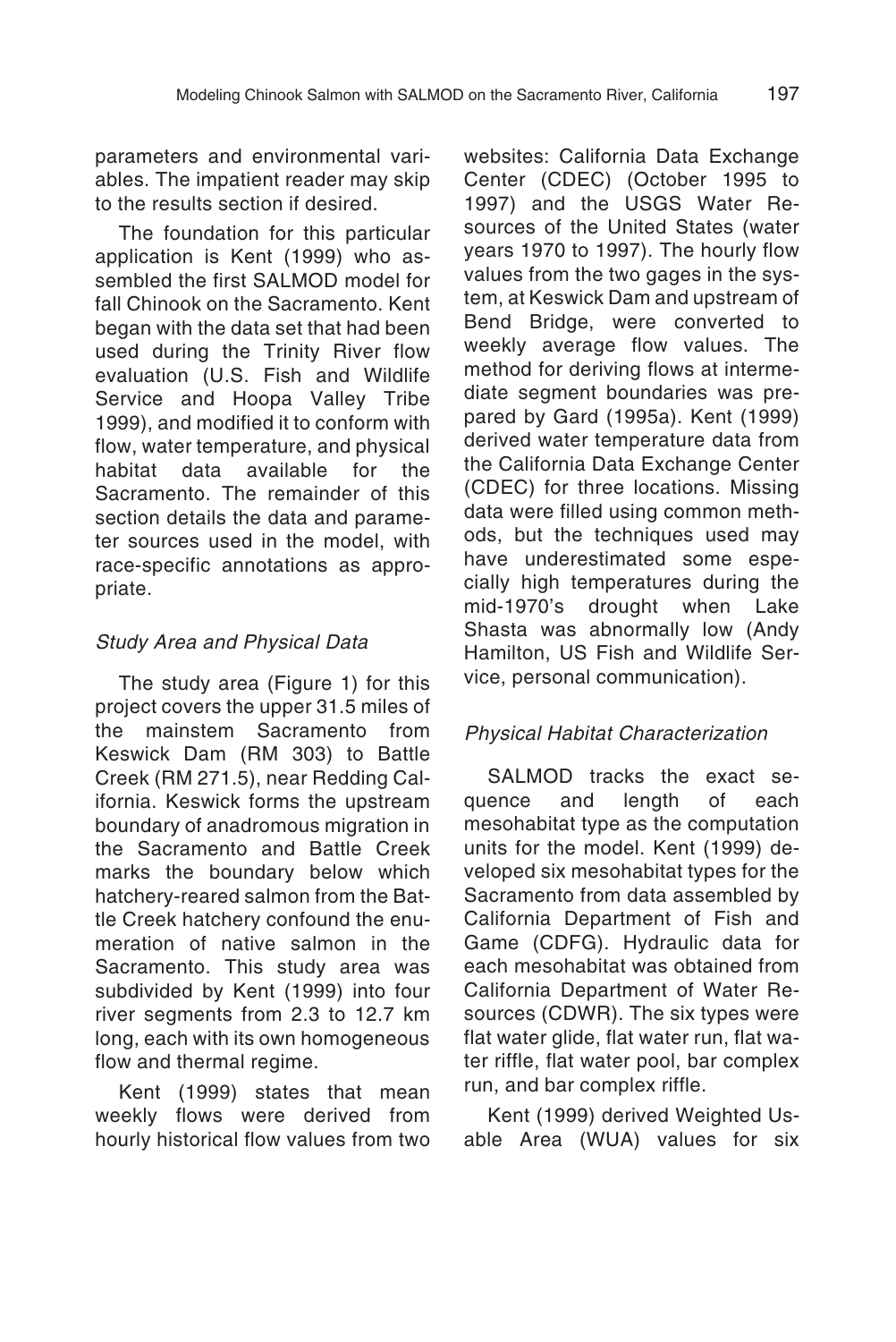mesohabitat types from hydraulic modeling conducted by California Department of Water Resources (unpublished document). Habitat suitability values specific to Sacramento River fall run Chinook salmon were developed by the USFWS in 1999 (Mark Gard, USFWS personal communication). Gard (2001) refined the stream mesohabitat description and derived replacement spawning WUA estimates for each race. I have assumed that the four races do not use, and compete for, the same microhabitat at the same time (Chapman and Bjornn 1969; Fraser 1969). At first glance, the life history portrayed in Figure 2 belies this assumption. However, the Fisher "Race Designation" chart (more on this later) supports the contention that although the iuvenile lifestages of several races may be present at the same time, they do not overlap in length. Because juvenile Chinook use progressively deeper and faster water as they grow (Chapman and Bjornn 1969), it is reasonable to assume that there is minimal competitive interaction. The same holds true with the assumption that the juveniles are not competing with those of other species (e.g., rainbow trout).

## Biological Year Timing and Lifestage **Categorization**

SALMOD is a weekly time step model that, when used for an anadromous species with a single season in freshwater, most frequently begins with the onset of spawning and continues through the duration of outmigrating juveniles. For the Sacramento, four distinct runs of Chinook are potentially of concern, each with different life history timing.

The Chinook life history timing is illustrated by Vogel and Marine (1991). The following figure was derived from this source. However, not all sources may agree with Vogel and Marine. For example, Frank Fisher created a "Race Designation Chart" (unpublished) that tends to show a much more protracted rearing period than Vogel and Marine. In addition, Healey (1994) argues that the various runs in the Sacramento have no unique phenotype, but rather characteristics that we can relate to and name. On the other hand, data summarized by Gard (1995b) is in close agreement with at least the spawn timing. For this study, I used Vogel and Marine (1991; Figure 2).

The naming of lifestages and size classes is flexible. The egg class covers both eggs and in-gravel alevins (larvae or pre-emergent fry). The classification developed by Kent (1999) was simplified and refined as shown in Table 1.

Kent (1999) fit a cubic regression to predict fish wet weight as a function of fork length for naturally reared Chinook salmon in the Sacramento River with lengths between 30 and 100 mm.: WW =  $-0.67 + 0.0282FL 0.000491FL^2 + 0.0000141FL^3$ , where WW = wet weight (grams) and  $FL =$ fork length (mm).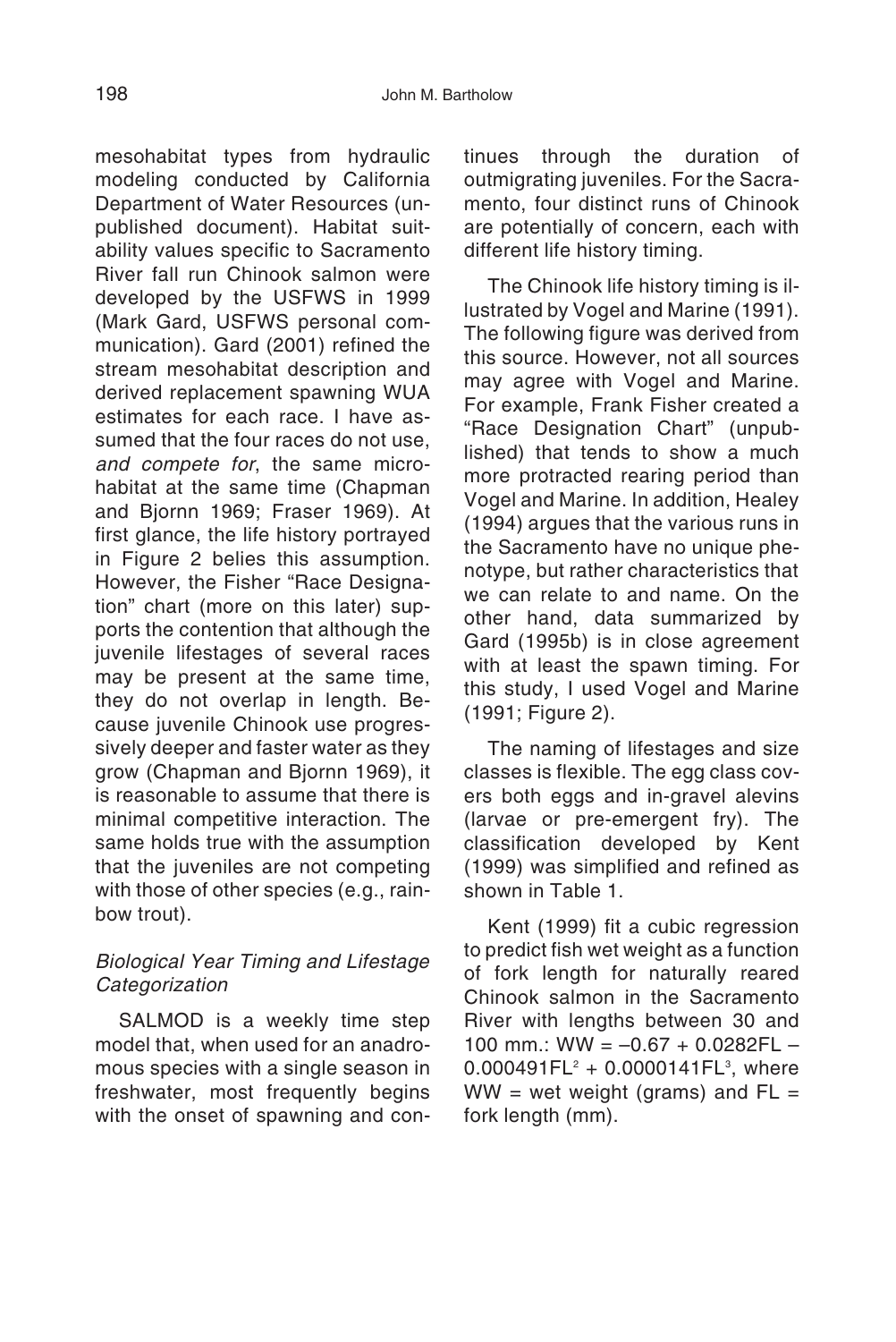| <b>CDFG</b> stage | <b>Definition</b> | <b>SALMOD stage</b> | Length class (mm) |     |     |
|-------------------|-------------------|---------------------|-------------------|-----|-----|
|                   |                   |                     |                   | Min | Max |
| Lifestage $= 0$   | Yolk-sac fry      | Fry                 | $F1 =$            | 30  | 40  |
| Lifestage $= 1$   | Fry               |                     | $F2 =$            | 40  | 60  |
| Lifestage $= 2$   | Parr              | Presmolts           | $P1 =$            | 60  | 70  |
|                   |                   |                     | $P2 =$            | 70  | 80  |
| Lifestage $=$ 3   | Silvery parr      |                     | $P3 =$            | 80  | 100 |
| Lifestage $=$ 4   | Smolts            | Immature Smolts     | $11 =$            | 100 | 150 |
|                   |                   |                     | $12 =$            | 150 | 200 |
|                   |                   |                     | $13 =$            | 200 | 269 |

**Table 1. –** Lifestage and size classification.

**Table 2. –** Proportion of spawning by river kilometer (upstream to downstream) for upper Sacramento study area. Adapted from Gard (1995b).

| Upstream (km) | Downstream (km) | Fall  | <b>Late Fall</b> | Winter | Spring |
|---------------|-----------------|-------|------------------|--------|--------|
| 0             | 5.63            | 0.128 | 0.282            | 0.023  | 0      |
| 5.63          | 8.85            | 0.206 | 0.259            | 0.489  | 0.570  |
| 8.85          | 27.35           | 0.238 | 0.224            | 0.306  | 0.290  |
| 27.35         | 41.51           | 0.190 | 0.165            | 0.114  | 0.097  |
| 41.51         | 56.80           | 0.238 | 0.070            | 0.068  | 0.043  |

#### Spawning

Kent (1999) used data derived from averages from the 1995–1998 escapements from CDFG's annual reports (CDFG 1997, 1998, 1999) to apportion spawning by river segment. In order to use comparable data for all four races, I used the table provided by Gard (1995b) that he cites from a CDFG source (Table 2).

SALMOD spreads the spawning over a several week period by specifying the portion of adult fish ready to spawn each week. As previously shown in Figure 2, Vogel and Marine

(1991) provide approximate beginning and ending spawning times, with a hint of the distribution through time. This chart was used to establish a "normal" distribution for that period (Figure 3). I assumed that all adults are in the study area at the beginning of each biological year and are available for spawning, water temperature permitting (see below). SALMOD allocates adults to various portions of the river at the beginning of each simulation year. This information may be available from carcass or redd counts. The data required include the number of adults spawning in each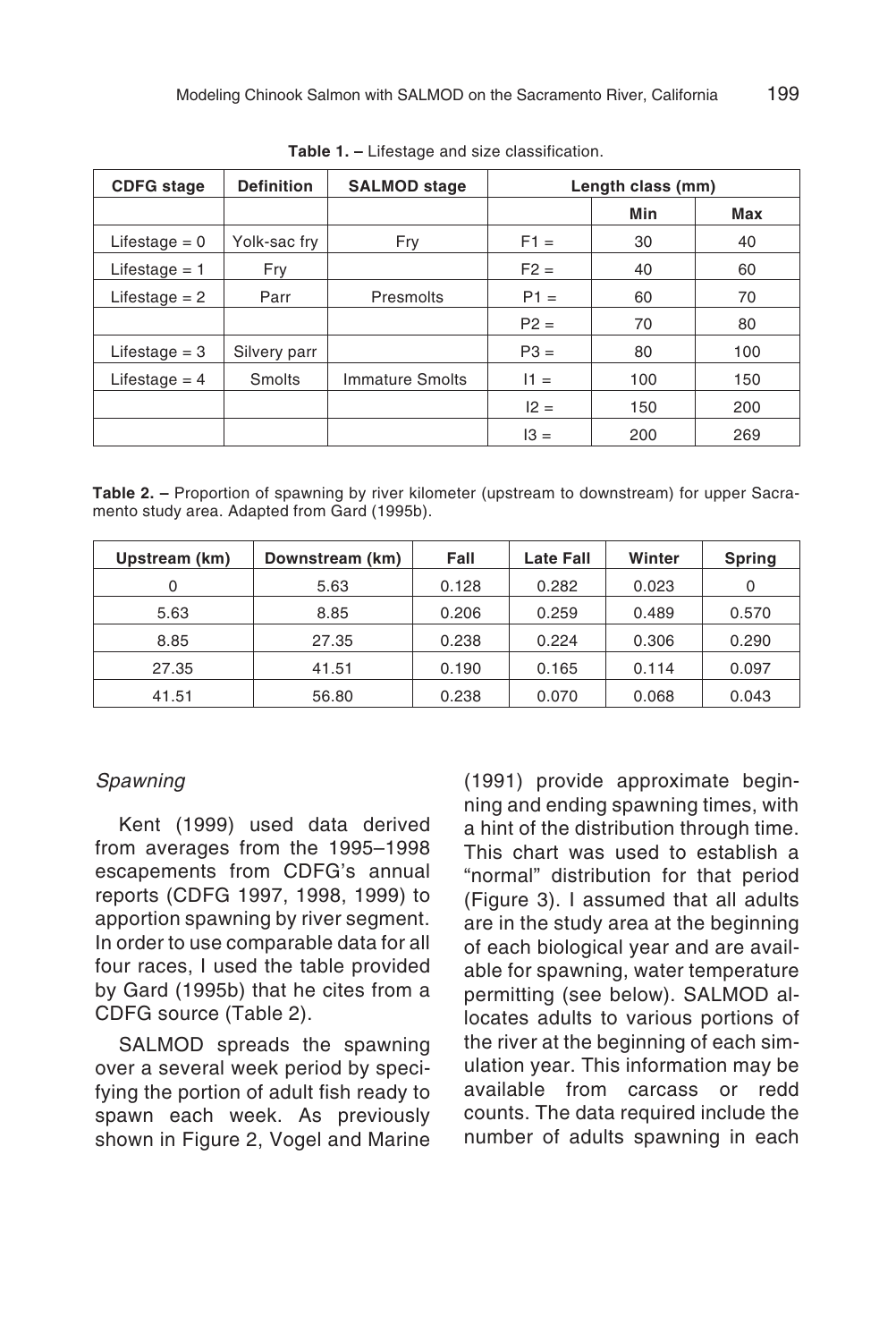section of river, the proportion of male to female spawners, and their weights. In order to establish parity among the races, I have initialized each model with 24,000 spawners, 48% of which are females. This is a value very close to that used by Kent (1999) and a value recently reflective of fall run Chinook. I acknowledge that the other races have far fewer fish, but this consistency will facilitate these modeling tasks.

Spawning is postponed in SALMOD if water temperatures are outside a specified range. Values for the minimum and maximum temperatures currently in the data file supplied by Kent (1999) are 5.6°C and 13.9°C, respectively, with the latter noted as coming from a CDFG annual report.

Fecundity is a simple relationship for the number of eggs per gram of female weight. Kent (1999) states that this ratio, 5,000 eggs for a 12 kg fish, was taken from the records of the Coleman National Fish Hatchery.

SALMOD calculates the amount of spawning habitat required each week, and the probability of redd superimposition for undefended redds (McNeil 1967), by the supplied value for the size of a redd's egg pocket. A female spawner typically excavates multiple egg pockets by repeatedly digging in an upstream direction and depositing newly swept material on top of downstream pockets. The total area of disturbance may be as much as 10 m<sup>2</sup> (Neilson and Banford 1983), but SALMOD really requires the area of just the egg pockets, typically a much smaller value. The average size of a redd's egg pocket is given as 1.5  $m^2$  by Kent (1999) but after consultation with Mark Gard, USFWS, a redd size of 4.5  $m^2$  was used.



**Fig. 3. –** Duration and peakedness of spawning fraction for the four races. The week number is from the initiation of spawning in each biological year.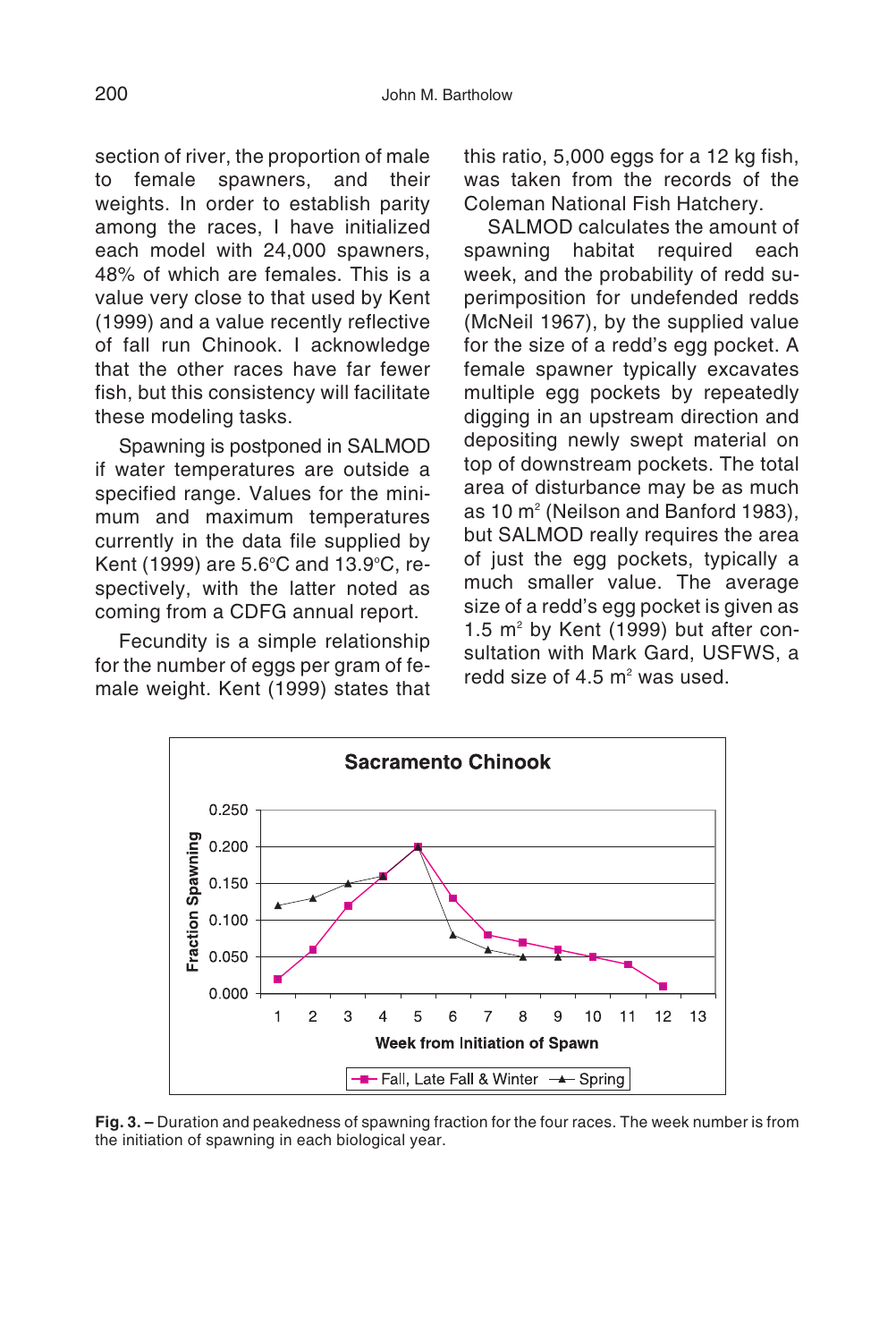#### Egg Development and Growth

Crisp's (1981) quadratic equation was used to calculate each day's thermal contribution to egg development. The equation was meant to represent deposition to hatch, so the values were multiplied by 0.5 to account for the time from hatch to emergence (a slight modification of Crisp 1988). The average weight of a fry on emergence from the gravel is given by Kent (1999) as 0.275 g, equivalent to a 34 mm fish. I imposed a  $±4$  mm deviation from this initial value, estimated from data shown in Vogel and Marine (1991). If mean weekly water temperatures are below 8°, no emergence will occur (Jensen et al. 1991). Juvenile growth in SALMOD is solely a function of mean weekly water temperature. This function was obtained from Shelbourne et al. (1973).

#### Juvenile Outmigration

SALMOD moves fish that have reached a specified lifestage/size class a certain distance downstream at a specified time of year. The assumption is that these fish are physiologically ready and that external timing cues (e.g., water temperature, etc.) trigger downstream movement (McDonald 1960). Note that this does not preclude downstream movement of small fish prior to the dates listed, as those fish would be moving due to modeled habitat constraints, not from smoltification cues. Once again, using the timing given by Vogel and Marine (1991), I laid out the approximate times for outmigration for presmolts and immature smolts (not fry) of each race as shown in Table 3.

#### **Mortality**

Background mortality rates cover all causes not otherwise considered in SALMOD, such as disease and ongoing predation. Kent (1999) developed a background mortality rate for eggs from hatchery data (Coleman National Fish Hatchery, unpublished data). Rates for the remaining lifestages came from the Trinity River study. The weekly base mortality rates were: eggs, 0.035; fry, 0.025; presmolts, 0.025; and immature smolts, 0.025. The adult rate was a guesstimate, 0.002.

Thermal effects on salmon have long been recognized as being important in the Sacramento (Boles 1988), and are the principle stimulus for managing thermal releases from

| Race          | Time period     | <b>Simulation weeks</b> |
|---------------|-----------------|-------------------------|
| Fall run      | 25-Mar to 1-Jul | $30 - 43$               |
| Late-fall run | 2-Sep to 3-Dec  | $40 - 52$               |
| Winter run    | 5-Nov to 4-Feb  | $40 - 52$               |
| Spring run    | 31-Dec to 1-Apr | $35 - 47$               |

**Table 3. –** Time windows for outmigration for pre-smolts and immature smolts.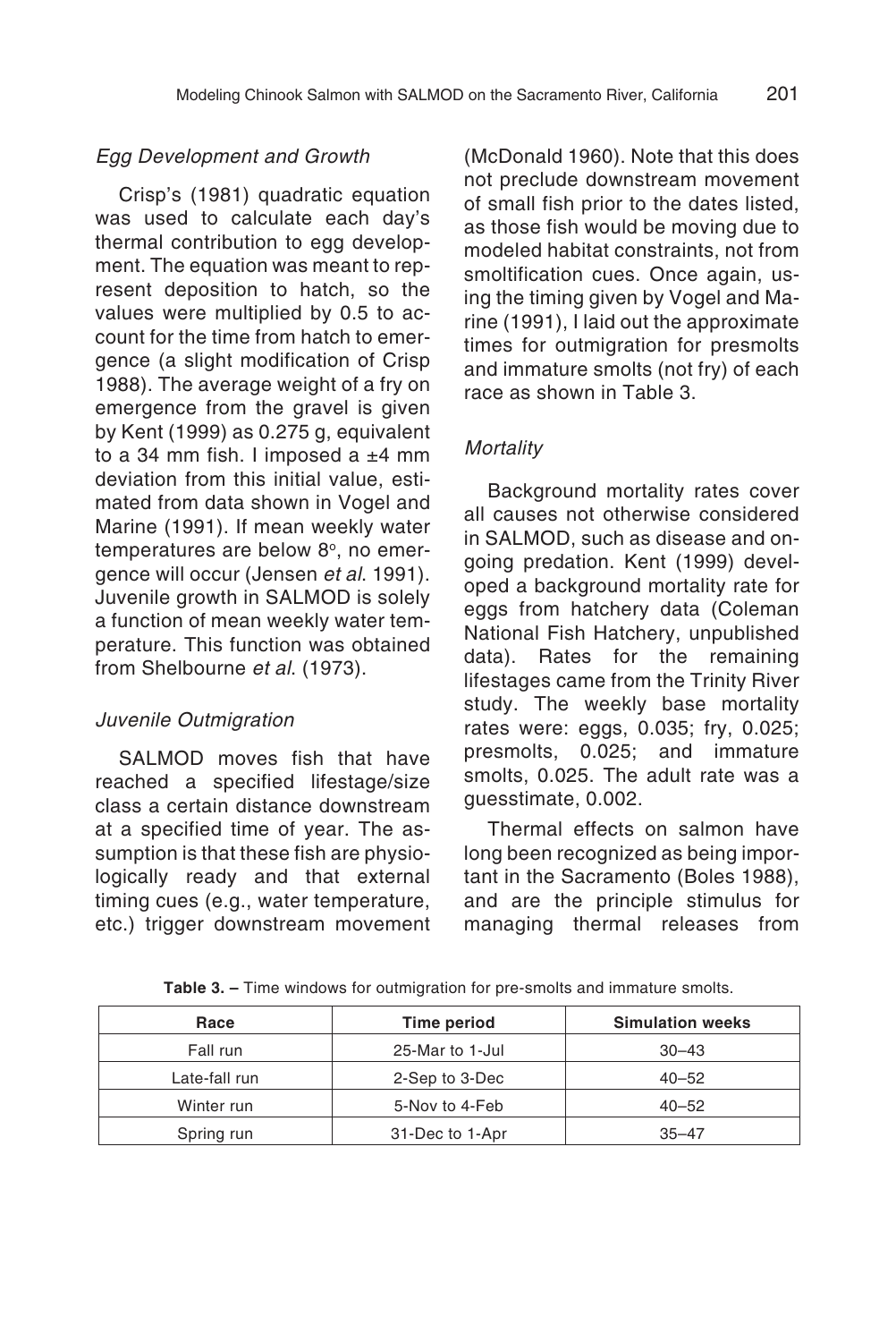Shasta Dam. Thermal concerns resulted in bypassing hypolimnetic water from Shasta in the mid-1980's and the subsequent installation of a multilevel temperature control device on the upstream side of Shasta Dam in the late 1990's to mitigate thermal mortality on eggs and juveniles. In addition to mortality, however, the water temperature regime is also known to affect egg development rate and fish growth.

Thermal mortality values for SALMOD were derived from a variety of sources and are meant to reflect exposure to weekly average water temperature. Values for juveniles and adults came from California Department of Water Resources (unpublished data). Values for eggs (including in vivo eggs) were derived from Richardson and Harrison (1990),

but corrected from their "crude" mortality rates to an instantaneous mortality rate and weighting the rates for eggs and sac fry (embryos) to be consistent with SALMOD's life history representation. This was done by taking the geometric mean of their respective survival rates and weighting the two survival rates by their respective durations. That is, the egg stage lasts about two-thirds of the whole eggalevin lifestage while the sac-fry stage lasts about one-third (Table 4). Final mortality rates are shown in Figure 4. As can be seen, thermal mortality is highly sensitive to temperature above about  $16^{\circ}$ C, indicating that accurate water temperatures would be required for precise population modeling. Race-specific thermal tolerances are not available.



**Fig. 4. –** Mortality due to mean weekly water temperature.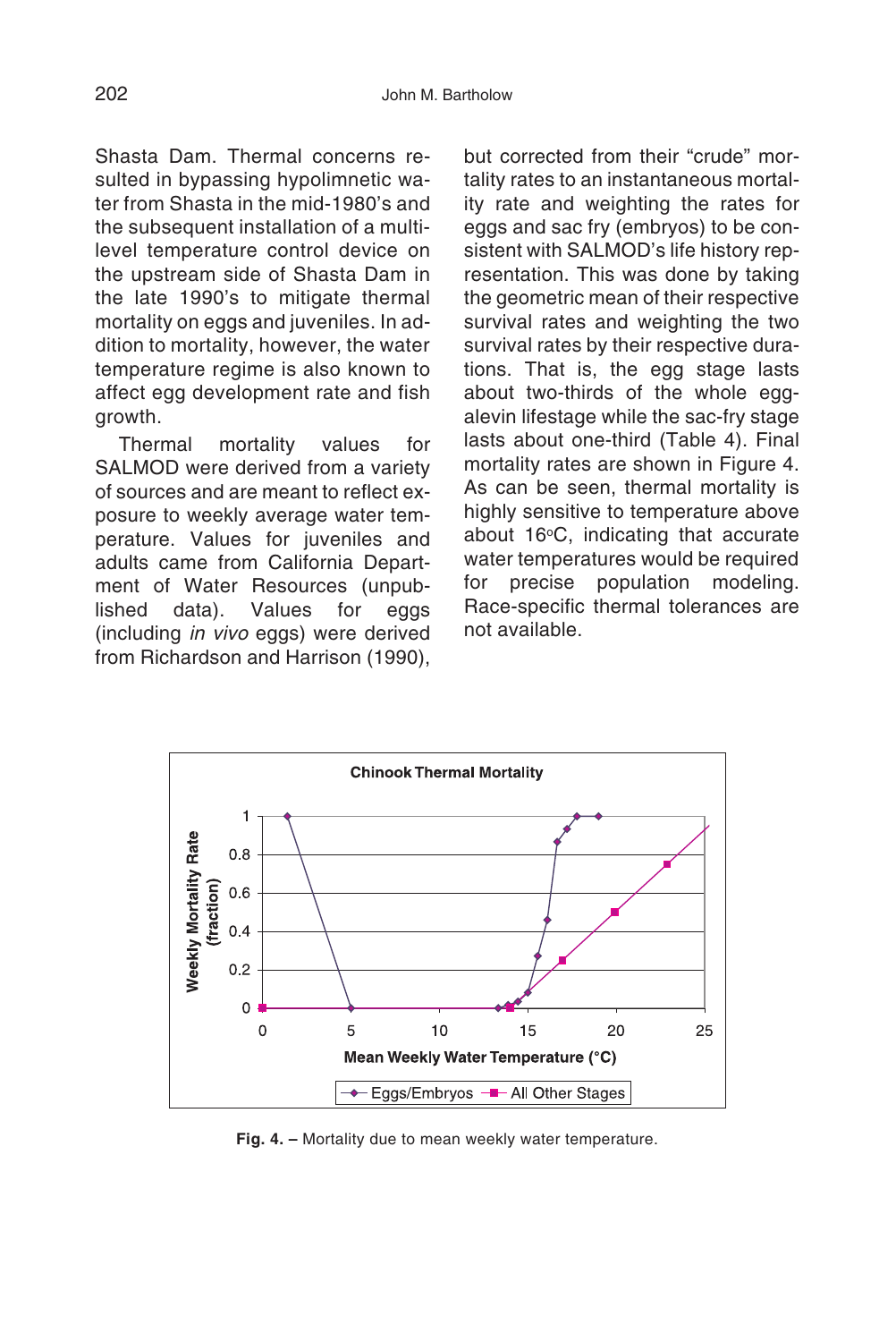**Table 4. –** Re-calculation of mean weekly mortality rate as a function of water temperature for Chinook salmon.Values on the left side of the table are from Richardson and Harrison (1990); those on the right are from my calculations.

| Temp<br>(F) | Temp<br>(C) | Given<br>egg<br>mortality<br>$($ %/d) | Given<br>egg<br>average<br>mortality<br>$(% d^{-1})$ | Given<br>sac-frv<br>mortality<br>$($ %/d) | Correct<br>egg<br>mortality<br>$(d^{-1})$ | Correct<br>sac-fry<br>mortality<br>$(d^{-1})$ | Correct<br>egg<br>mortality<br>$(wk^{-1})$ | Correct<br>sac-fry<br>mortality<br>$(wk^{-1})$ | Correct<br>qeo.<br>mean<br>mortality<br>$(wk^{-1})$ |
|-------------|-------------|---------------------------------------|------------------------------------------------------|-------------------------------------------|-------------------------------------------|-----------------------------------------------|--------------------------------------------|------------------------------------------------|-----------------------------------------------------|
| < 56        | 13.33       | natural                               | $\Omega$                                             | natural                                   | $\Omega$                                  | 0                                             | $\Omega$                                   | 0                                              | 0                                                   |
| < 57        | 13.89       | 8/24                                  | 0.4                                                  | natural                                   | 0.003                                     | 0                                             | 0.024                                      | 0                                              | 0.016                                               |
| 58          | 14.44       | 15/22                                 | 0.7                                                  | Natural                                   | 0.007                                     | 0                                             | 0.050                                      | 0                                              | 0.034                                               |
| 59          | 15.00       | 25/20                                 | 1.25                                                 | 10/14                                     | 0.014                                     | 0.007                                         | 0.096                                      | 0.051                                          | 0.081                                               |
| 60          | 15.56       | 50/12                                 | 4.16                                                 | 25/14                                     | 0.056                                     | 0.020                                         | 0.333                                      | 0.134                                          | 0.272                                               |
| 61          | 16.11       | 80/15                                 | 5.3                                                  | 50/14                                     | 0.102                                     | 0.048                                         | 0.528                                      | 0.293                                          | 0.460                                               |
| 62          | 16.67       | 100/12                                | 8.3                                                  | 75/14                                     | 0.319                                     | 0.094                                         | 0.932                                      | 0.500                                          | 0.867                                               |
| 63          | 17.22       | 100/11                                | 9                                                    | 100/14                                    | 0.342                                     | 0.280                                         | 0.947                                      | 0.900                                          | 0.934                                               |
| 64          | 17.78       | 100/7                                 | 14                                                   | <b>NA</b>                                 | 0.482                                     | <b>NA</b>                                     | 1.                                         | <b>NA</b>                                      | 1.                                                  |

#### Habitat Capacity

As mentioned, SALMOD moves fish if they are over capacity for a given mesohabitat's available area at a given flow (Chapman 1962; Mesick 1988). Kent (1999) used values from the Trinity River, but Mark Gard (USFWS, personal communication) supplied revised site-specific maximum density estimates for the Sacramento. These were based on observations (actually 90% of absolute maximum observed) of 106 fry  $<$  60 mm and 200 juveniles  $>$  60 mm. Using an average weight of 0.94 gm for fry and 5.81 gm for all other juveniles resulted in the estimates in Table 5.

In the event of a habitat limitation for this application, I set SALMOD to move the most recent fry arrivals in a computation unit under the supposition that moving fish will be more likely to continue to move. Presmolts and immature smolts, in contrast, move out based on their condition factor, with the more robust fish assumed to stay with a territorial advan-

| Mark Gard, personal communication). |  | <b>Table 5.</b> – Maximum biomass $(g/m^2)$ per unit WUA $(m^2)$ used to determine habitat capacity (from |
|-------------------------------------|--|-----------------------------------------------------------------------------------------------------------|
|                                     |  |                                                                                                           |

| Lifestage       | Max g/m <sup>2</sup> WUA |
|-----------------|--------------------------|
| Fry             | 100                      |
| Presmolts       | 1162                     |
| Immature smolts | 1162                     |
| Adults          |                          |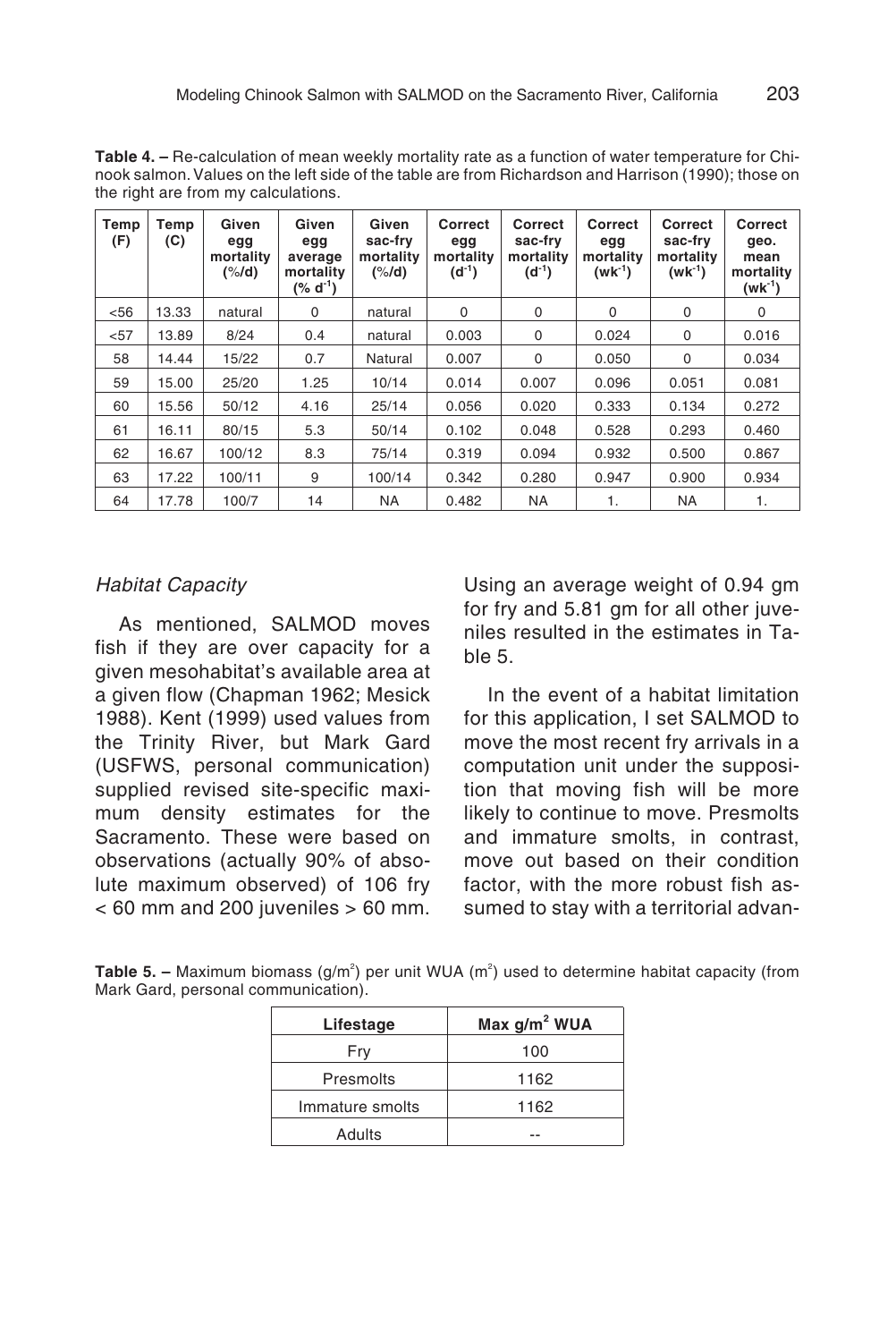tage. These two schemes operate only within a lifestage category, i.e., fry only compete with fry, etc. It is possible to set SALMOD to be even more size selective within a lifestage, but I have not done so for this application as it does not appear to sensitively affect the results

In SALMOD, there is a mortality rate associated with forced movement – the further fish must go to find space, the greater the mortality. Although there are a variety of ways to enter this relationship into the model, we often simply conceptualize this as a maximum distance that can be moved in one week before 100% mortality, with a linear interpolation from zero mortality at zero distance. Kent (1999) was using 3 km regardless of life state/size class, with a note in the data file that this had come from Bill Snider (CDFG). Kent states:

No studies have been performed to find the average distance juveniles move over a specific time period while rearing. Snider (CDFG) reports that juvenile Chinook migrate long distances while rearing, such that a fry migrating 3 km downstream or more in the course of one week is not unusual. Snider also reports seeing juveniles that have physically matured faster than juveniles of similar length and age in other river systems. The process for this is unknown. Since no studies have been performed on juvenile migration, we used the expert opinion of Snider to set the upper limit of weekly juvenile movement without mortality at a conservative value of 3 km. Juveniles which must move more than 3 km in a week due to lack of suitable rearing habitat will die. This does not apply to pre-smolts actively outmigrating.

### Summary of Model Parameters

In summary, my intent has been to construct models for each race using parameters (and variables) consistent between them unless there was good race-specific information available. This was done to facilitate comparison among the models and reveal how each race individually reacts with its physical environment. Table 6 summarizes what is the same and what is different across races.

## **RESULTS**

### Model Verification

The SALMOD model was not calibrated per se. Although the original intent of Kent's work was to set the model up for calibration, several main factors have hindered that task. First, only in recent years has the California Department of Fish and Game (2000) begun to calculate efficiency factors for their downstream smolt traps meaning that there is insufficient data to quantitatively calibrate the outmigrant numbers for each race. Second, as mentioned, historic water temperature data are limited for this study area, although that may be rectified soon. Third, the PHABSIM data for juvenile rearing are being re-done for each race using newly gathered habitat preference data and the latest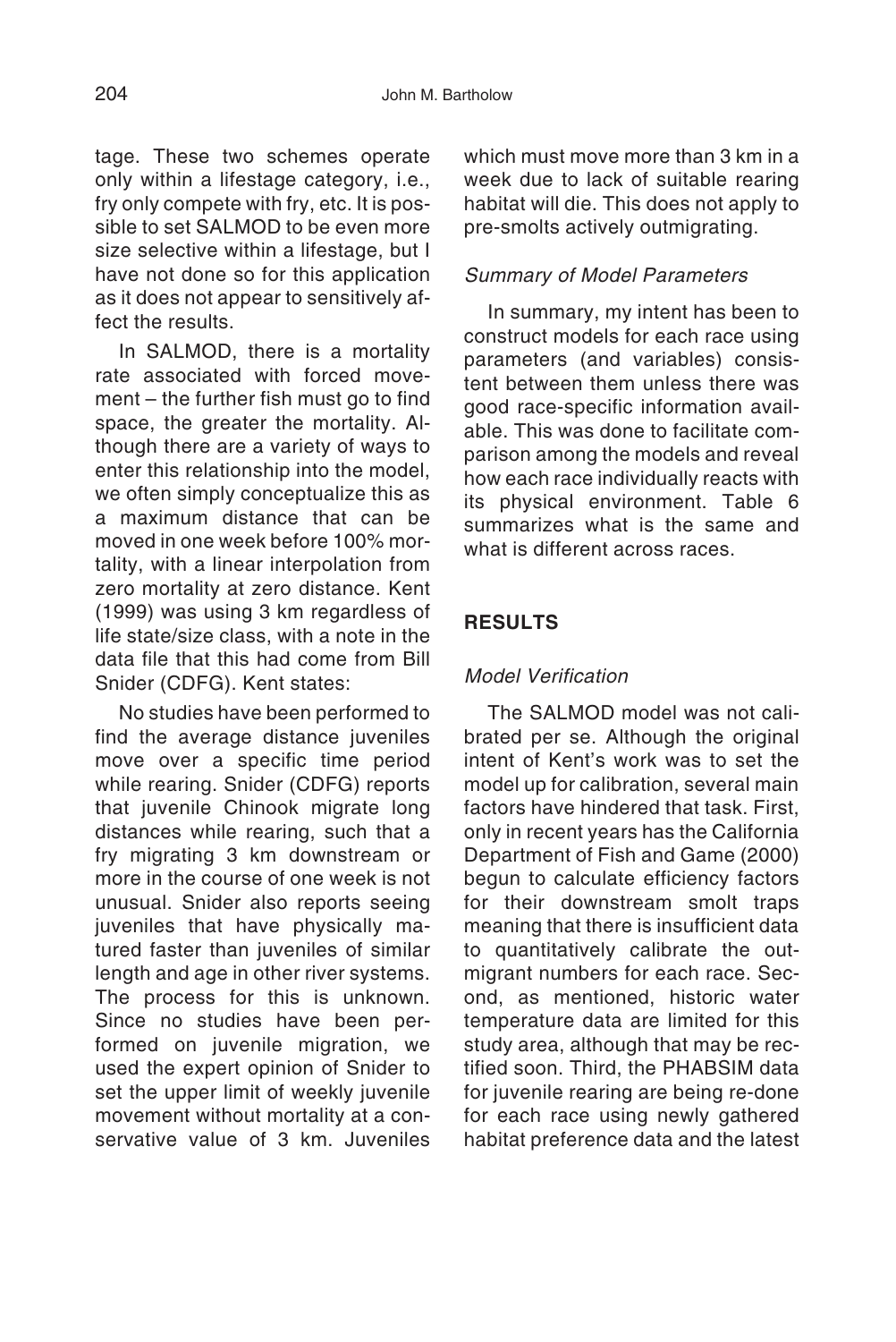| <b>Factors that are identical</b>                                              | <b>Factors that differ</b>                                                                |
|--------------------------------------------------------------------------------|-------------------------------------------------------------------------------------------|
| Number of spawning adults and their sex ratio                                  | Mesohabitat descriptors differ slightly to re-<br>flect spawning and other minor features |
| Flows and temperature values                                                   |                                                                                           |
| WUA data for juveniles                                                         | WUA data for spawning                                                                     |
| Lifestage and size class attributes                                            | Biological year timing                                                                    |
| Weight versus length                                                           | Spawning spatial and temporal distribution                                                |
| Fecundity and redd area                                                        |                                                                                           |
| Spawning and emergence thermal criteria                                        |                                                                                           |
| Egg development and juvenile growth rates as<br>functions of water temperature |                                                                                           |
| Seasonal movement characteristics                                              | Seasonal movement timing                                                                  |
| Base and thermal mortality rates                                               |                                                                                           |
| Habitat capacity                                                               |                                                                                           |
| Distance moved mortality rates                                                 |                                                                                           |

**Table 6. –** Summary of similarities and differences between models for each race.

hydraulic modeling techniques. Finally, data collection has likely concentrated on fall Chinook because of their relative abundance in the mainstem.

Nonetheless, the model's behavior was scrutinized to make sure there were no gross errors and to assure that its results were reasonably close. Most of the initial model runs were done by simulating a single biological year for each race where that year's flow and temperature values were created from the weekly medians for the entire 27-year data set. The following items were looked at carefully for those median year simulations.

The first runs of the model showed initial fry emergence exactly when expected, but emergence extended for too long a period. This, in part, resulted in too many juveniles not emigrating during the migration period and remaining instream at the end of the biological year. I shifted the spawn timing to the left (as mentioned previously), making the skewed shape much more like that originally used by Kent (1999). This change resulted in the end of the emergence period exactly like that given by Vogel and Marine (1991), and it reduced the number of residual fish remaining instream at the end of the biological year to less than 1% of the total fry emergents, a number I felt was acceptable. This is perhaps too low given Clark's (1929) estimate that 10–20% of zero+ fish remain in the stream past one year, and may be especially true for late-fall and spring runs (Andy Hamilton, US Fish and Wildlife Service, personal communication).

Frank Fisher, CDFG, assembled a "Race Designation Chart" showing expected length (mm) class of each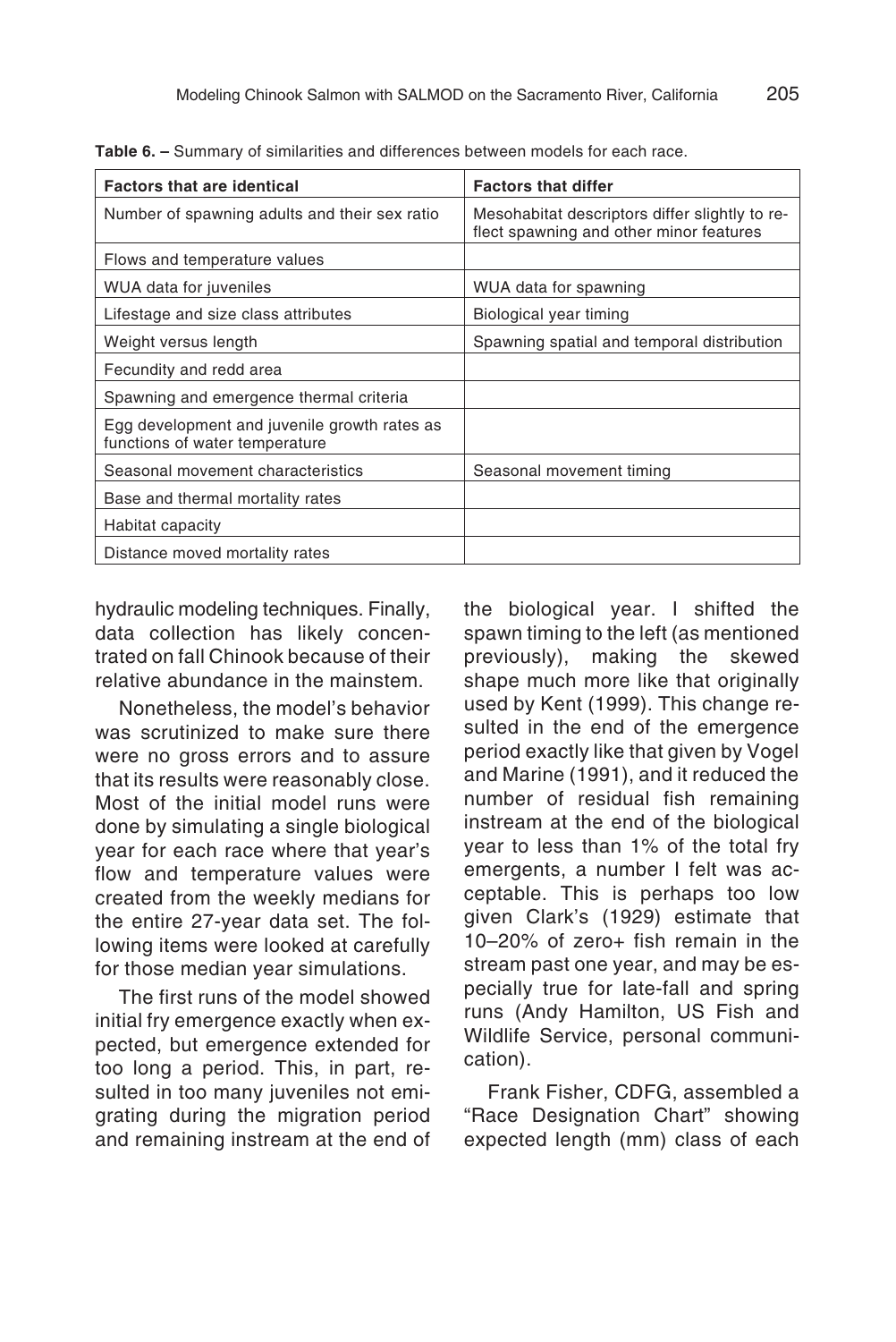race of Chinook by calendar date (unpublished, although nominally representing calendar year 1994). For example, if one found a 65 mm fish on January 1, one would determine that the proper bin was 55–100 mm and that bin would represent a winter run Chinook. It is my understanding that this chart is widely used in the absence of strict genetic confirmation of race, even though everyone recognizes that it is simply a guide.

Note that the Fisher chart could also be an independent check on the race phenology in that it shows when each race would be expected to be present or absent. However, the phenology depicted is very much at odds with the timing reported by Vogel and Marine (1991) in that rearing fish are present in the river for much longer. As previously mentioned, because this study area is small and the farthest upstream, I would not expect rearing to be so prolonged, nor fish to get as big as the values reported by Fisher. Emergence times, however, are in agreement within about two weeks between the two sources.

This chart was used for partial verification that the model was simulating growth with reasonable accuracy. Since there are few observations of fish greater than 80 mm in this study area (Mark Gard, personal communication), the maximum lengths in the Fisher chart may be too great. Even with all the caveats, the "chart" is still a useful growth guide. A simplified version of essentially the same information has been developed by Gard (1995b).

Spot checks of length classes of fall outmigrants agreed favorably with results from screw trap catches by California Department of Fish and Game (2000). For example, trap results from the week of June 6–12 showed a minimum length of 60 mm up to a maximum of about 100 mm, with a peak in the 70–80 mm range. Simulation results were quite comparable. A more exhaustive comparison is certainly possible, but beyond the scope of this analysis. Data from fall Chinook are shown in Figure 5 and show SALMOD to be simulating generally in the middle of two estimates for instream fish.

Table 7 summarizes the simulated response of each race to the median flow and temperature regime. It is useful in getting a general idea of the production bottlenecks for each race.

Accurate annual estimates of the number of surviving fall Chinook juveniles passing Red Bluff Diversion Dam are difficult to obtain. A complicating factor is the fact that I am using a constant number of adult spawners (24,000) so that I must be quite liberal in determining whether the model is generating approximately the right number of outmigrants. As can be seen in Table 7, the simulation model produced between 2 and 4 million outmigrants for median conditions, with fry to outmigrant survival on the order of 20%. This survival rate is well within the 3% to 34% range mentioned by Kjelson et al. (1982) reported for the years 1980–1982,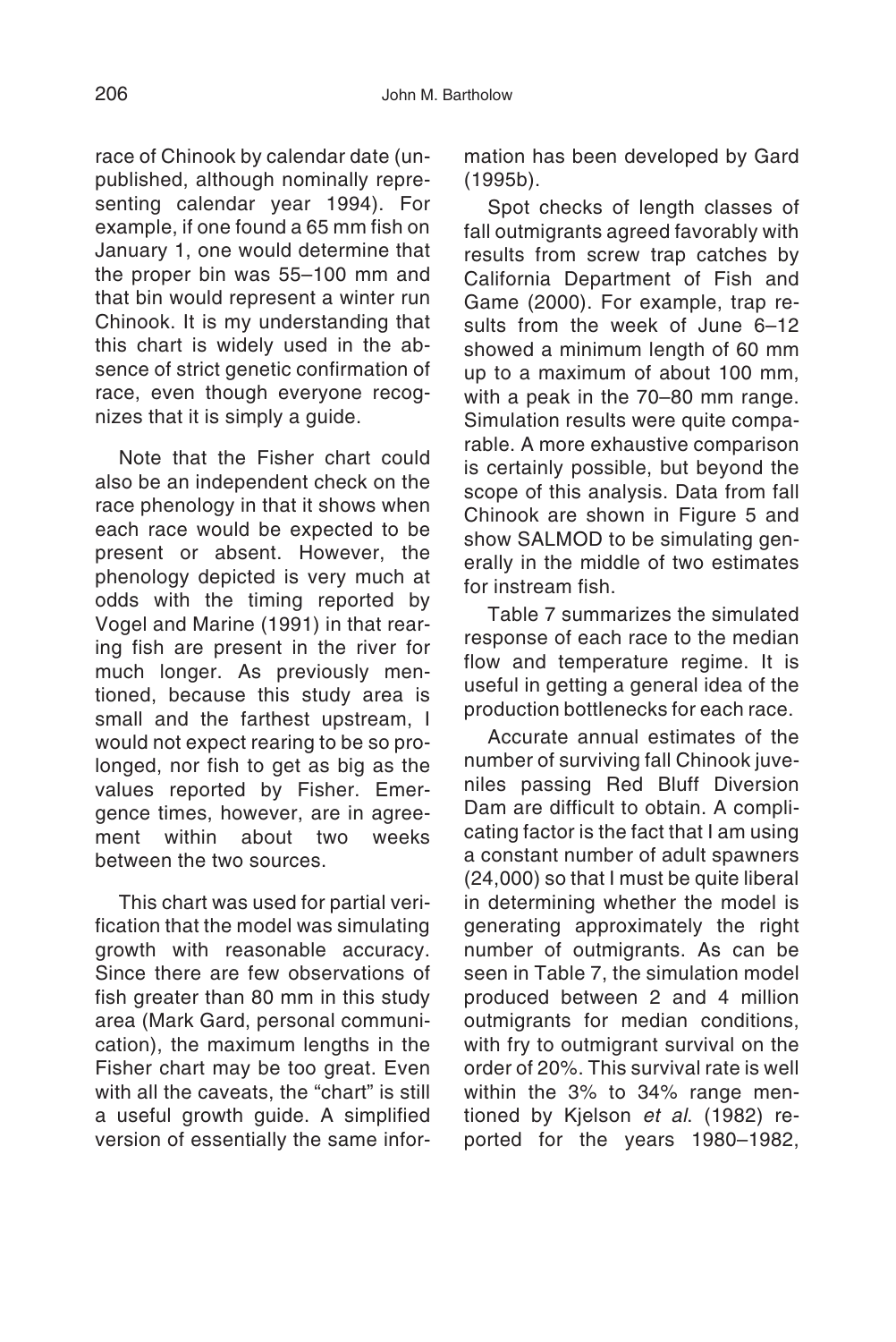**Sacramento Fall Chinook** 



**Fig. 5. –** Comparison between simulated and measured fall run juvenile (0+) lengths using the median flow and median water temperature scenario. Fisher chart data is from Frank Fisher's daily growth chart. Gard (1995b) reports monthly values that are here plotted mid-month. SALMOD exiters is all the juvenile fish exiting below Battle Creek, and SALMOD Instream are those fish still rearing in the study area.

although Kjelson may have meant survival all the way through the Delta.

California Department of Fish and Game (2000) reported a catch of 66,101 fall Chinook in screw traps with an average efficiency of 0.007. Although they reported no totals in that report, using these two numbers it is possible to estimate 9.4 million fish produced. Similar data from their 1999 publication (29,292; 0.0145) yields 2 million fish. Thus, SALMOD appears to be at the low end of a reasonable range. Although it would be possible to calibrate the model further using more accurate escapement and water temperature data, I felt that this

uncalibrated model would suffice to illustrate the population responses. Additional information on actual winter run outmigrant numbers, size, and timing may be found in Martin et al. (2000).

In summary, the only things that were changed from Kent's (1999) parameter set were the length and shape of the spawn-timing curve. In fact, I actually went back to almost the same curve Kent had used for fall Chinook spawn timing from my first estimates. I also had to change the temporal distribution for seasonal movement somewhat for each race simply to match Vogel and Marine's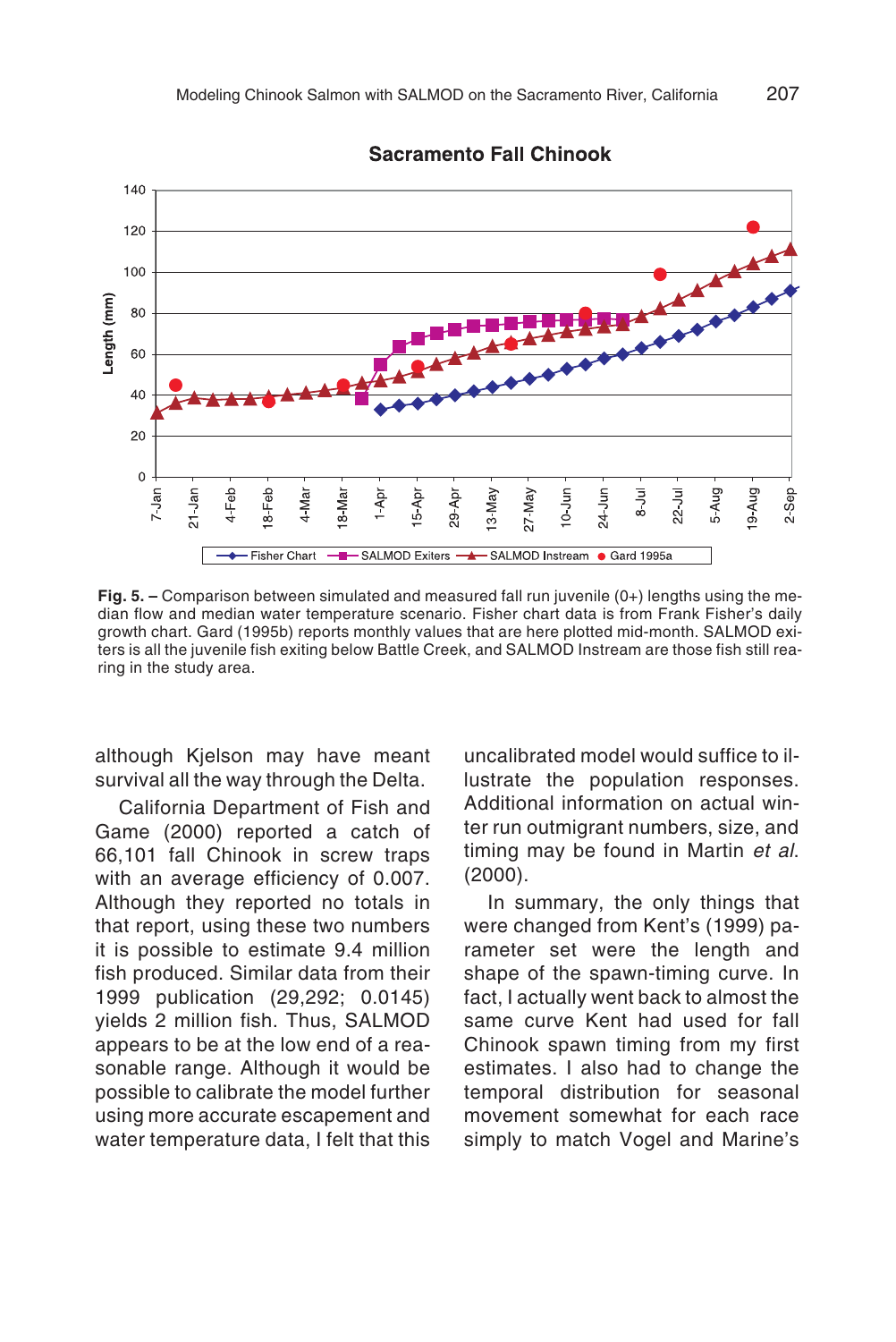**Table 7. –** Comparison of initial model runs for four races of Chinook, each initialized with the same number of adults (24,000) and run with median hydrology and water temperatures. Total outmigrants, residual fish, and biomass all include fry. Smolt outmigrants exclude fry.

| <b>Attribute</b>                         | Fall run    | Late Fall run | Spring run  | Winter run   |
|------------------------------------------|-------------|---------------|-------------|--------------|
| Escapement (k)                           | 24          | 24            | 24          | 24           |
| Adult female base<br>mortality (%)       | 1.21        | 1.41          | 2.41        | 2.23         |
| Adult female thermal<br>mortality (%)    | 1.66        | $\mathbf 0$   | 1.84        | $\mathbf 0$  |
| In vivo egg mortality (k)                | 1,123       | 0             | 1,647       | 0            |
| Eggs deposited (m)                       | 54.8        | 56.8          | 53.4        | 56.3         |
| Superimposition (%)                      | 37.3        | 44.6          | 52.1        | 52.3         |
| Emerged fry (m)                          | 18.0        | 16.7          | 10.9        | 14.6         |
| Incubation thermal<br>mortality (%)      | $\mathbf 0$ | $\Omega$      | 0.21        | 1.04         |
| Fry thermal mortality (%)                | 0           | 0.19          | $\mathbf 0$ | 2.22         |
| Fry habitat mortality (%)                | 59.3        | 58.42         | 57.35       | 55.14        |
| Presmolt thermal<br>mortality (%)        | 0.24        | 4.89          | $\mathbf 0$ | 0.33         |
| <b>Presmolt habitat</b><br>mortality (%) | 0.01        | 0.03          | $\mathbf 0$ | 0.06         |
| Immature smolt thermal<br>mortality (%)  | 5.11        | 1.57          | $\mathbf 0$ | $\Omega$     |
| Immature smolt<br>habitat mortality (%)  | 0           | 0.04          | $\mathbf 0$ | ~10          |
| Total outmigrants (k)                    | 3,729       | 3,429         | 2,171       | 3,225        |
| Outmigrant biomass (kg)                  | 16,566      | 38,001        | 10,351      | 23,139       |
| Outmigrant length (mm)                   | 72.5        | 95.3          | 75.0        | 83.5         |
| Smolt outmigrants (k)                    | 3,466       | 3,163         | 2,146       | 3,023        |
| Smolt biomass (kg)                       | 16,330      | 37,835        | 10,324      | 23,003       |
| Smolt length (mm)                        | 74.7        | 100.0         | 75.3        | 86.3         |
| Residual fish instream (k)               | 169         | $\mathbf 0$   | 191         | $\mathbf{1}$ |
| Fry to outmigrant<br>survival (%)        | 20.7        | 20.5          | 19.9        | 22.1         |
| Fry to smolt survival (%)                | 19.2        | 18.9          | 19.7        | 20.7         |

(1991) phenology. Once these changes were made, everything else (growth, survival) seemed to fall

nicely into place. Additional calibration is certainly possible, but beyond the scope of this initial analysis.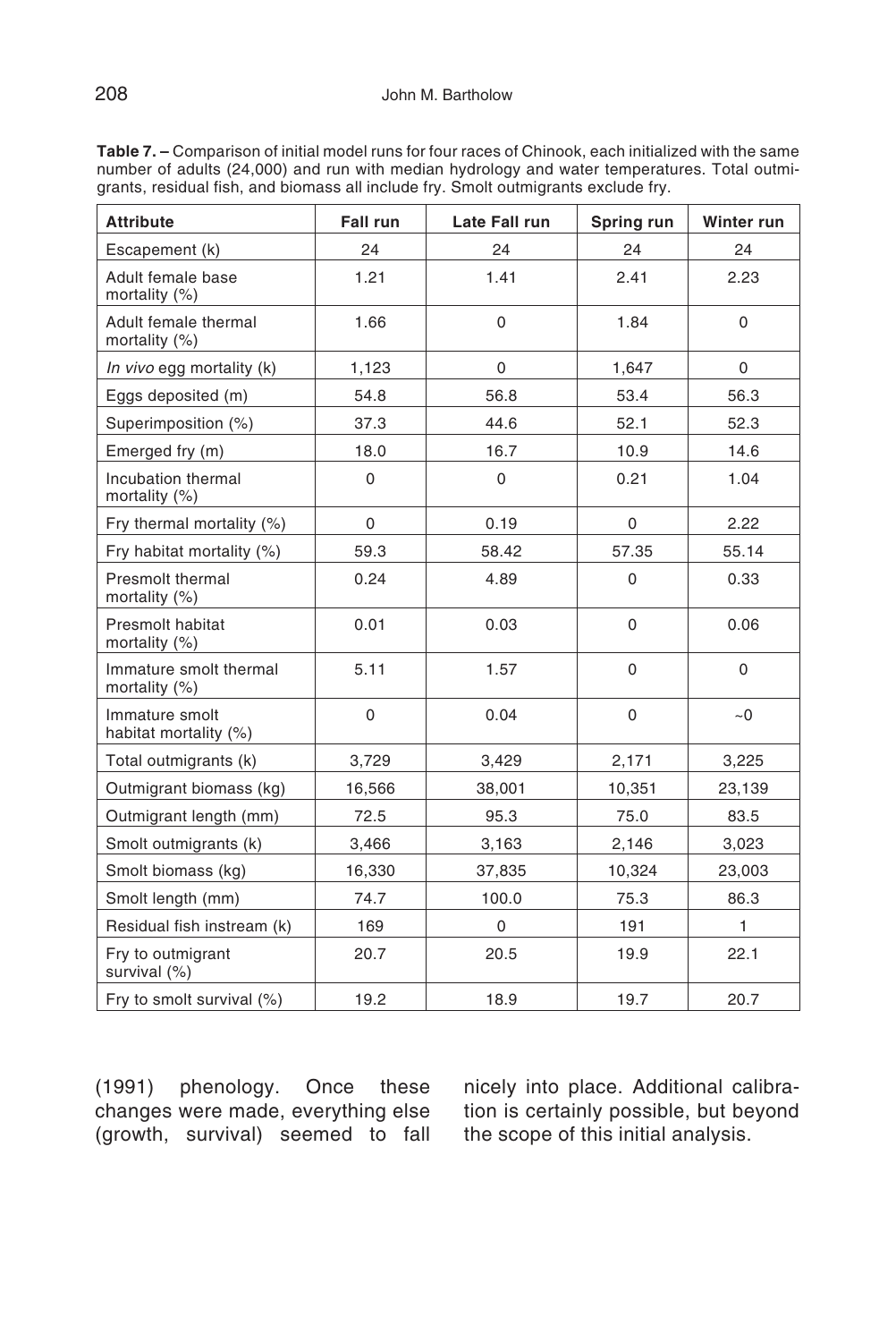The SALMOD model was next exercised in a variety of ways to address the objectives. I used different metrics depending on the situation to answer these wide-ranging questions.

#### What Can Be Learned From the Productivity of Each Race?

The initial questions were: What can be learned about how the four races respond to flow and temperature regimes in the Sacramento? Why has there been such a dramatic recent decline in winter run Chinook? Is it explainable?

Many things can be inferred from Table 7 even though 24,000 adults of each race do not return to this study area each year (Yoshiyama et al. 2000). The relative response of each race to the median flow and temperature regimes still can shed some light on their adaptability. Fall fish are the most productive regardless of whether you count total outmigrants or smolts (i.e., exclude fry). This is true even though they do not succeed in depositing the most live eggs. The rate of superimposition is relatively smaller for fall fish than for the other races presumably due to the habitat-mediated flow regime, although fry habitat limitations are devastating to all races. Similarly, other thermal and habitat-related losses are in toto smaller for the falls. There is a cost to the productivity, however. Their mean length is small (74 mm for the pre and immature smolts).

In contrast, the late fall run succeeds in generating the largest immature smolts, but at the expense of numbers. Not only are they limited by fry habitat, but smolt habitat too takes a somewhat large toll. The spring run produces the smallest total number of outmigrants because of a hefty superimposition loss on top of the highest combined adult and *in vivo* egg loss. The winter run appears to be sort of "in the middle", outstanding only in the high superimposition, incubation and fry thermal mortality.

Running the simulation for the full historical run (1970–1996) provides a different picture. These simulations reveal other angles if displayed graphically as in Figure 6 and Figure 7. Fish production for all races is highly variable through time, somewhat more so for the fall run. Spring Chinook are the weakest producers; good conditions during the juvenile stage are more than offset by poor adult, in vivo, and superimposition mortality. The rare exceptionally "good years" are apparent for fall Chinook, but appear clipped for the other races. Remember, too, that each year of these simulations begins with 24,000 adults and therefore displays the relative productivity without considering actual numbers for all races. If actual contemporary numbers were used, the picture told by these graphs would presumably be far bleaker for all but the fall run.

Clearly, the four runs of Chinook have had their periods of ups and downs through the more distant past (Heizer 1973), with much speculation as to why. If one were to superimpose a trend line on top of each trace in Fig-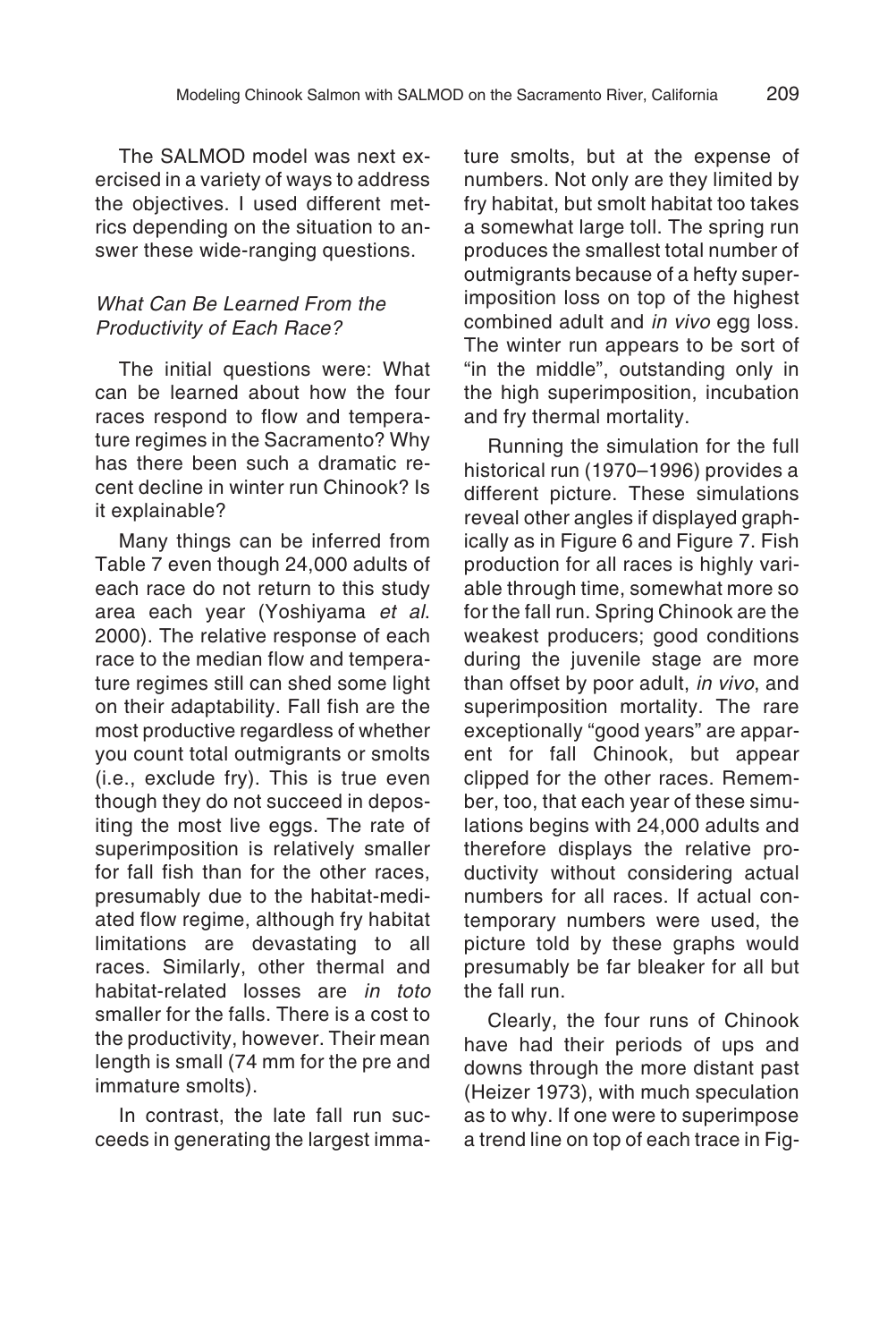

**Fig. 6. –** Variability in total outmigration through time for each race. Simulations each began with an escapement of 24,000 adults of each race.



**Fig. 7. –** Box-and-whisker plot of the variability in total number of simulated outmigrants (including fry) through the full 1970–1996 simulation. Simulations each began with an escapement of 24,000 adults. The top of each line is the maximum outmigrants produced; the bottom is the minimum. Each white bar represents the first and third quartiles of production variation. The diamond represents the median production.

ure 6, the fall run would show a mild positive trend (slope = 38k fish/year), winter Chinook would show no trend  $(slopes = ~0$  fish/year), late-fall would be just slightly negative (slope  $=-4k$ 

fish/year), and spring fish would exhibit a moderately negative (–22k fish/ year). This certainly does not explain the decline in winter Chinook, but looks suspicious for the spring fish.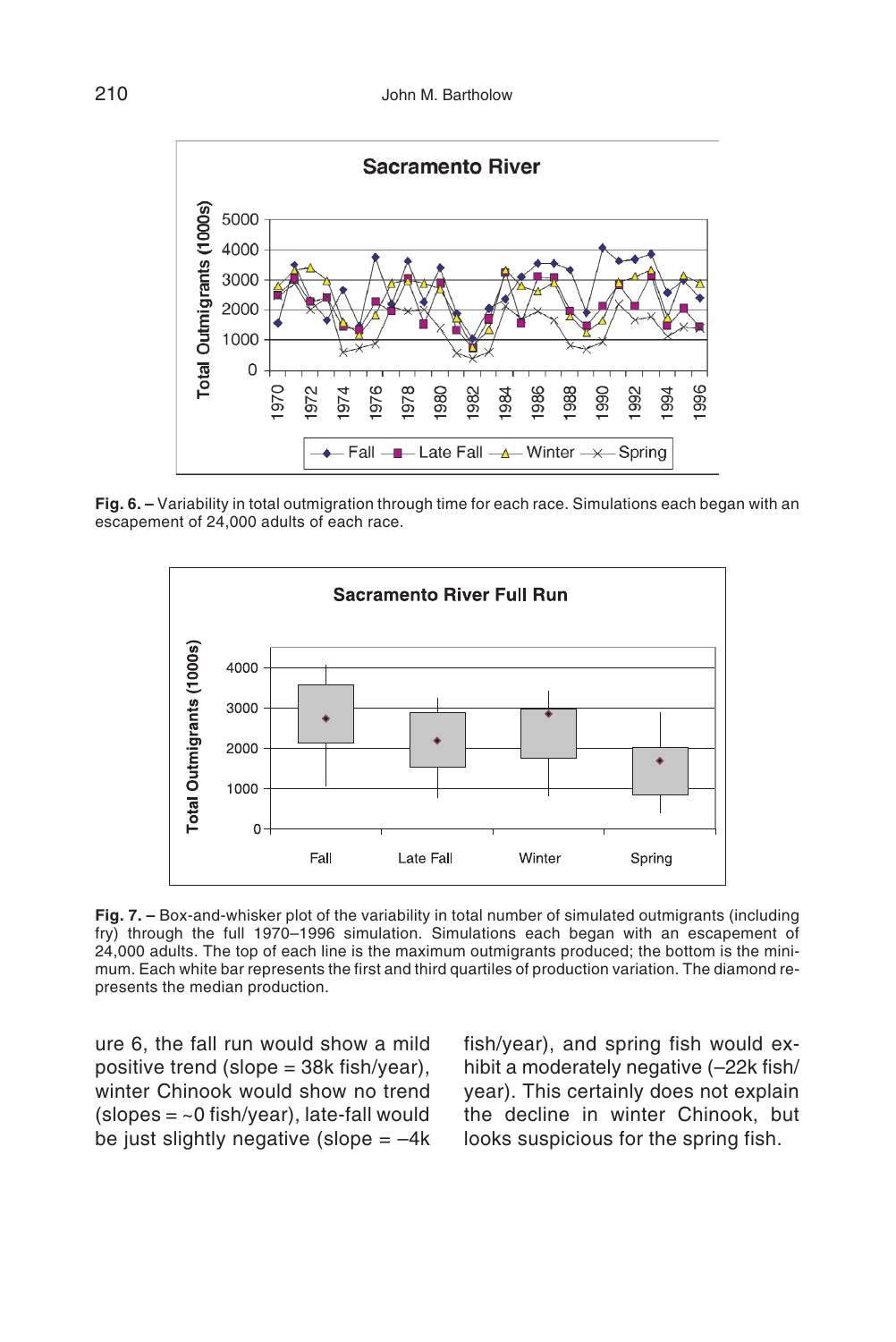#### Which Habitats are Limiting?

To address the question of whether spawning or rearing habitats appear to be the most limiting, I systematically doubled and halved both types of habitat in the simulation model as a crude form of sensitivity analysis. As with most other analyses, I began each simulation with an escapement of 24,000. Adjustments to the spawning habitat were made to the WUA file multiplier; adjustments

to the fry and juvenile habitat were made using the maximum habitat capacity values in the Relation file. Like the situation on the Trinity River (USFWS and Hoopa Valley Tribe 1999) simulations proved to be quite sensitive to these changes in rearing habitat, but were relatively insensitive to changes in spawning habitat, consistent to what we saw in Table 7, above. These results are shown in Table 8. The races were quite consistent in their sensitivity to these

**Table 8. –** Sensitivity of each race to changes in rearing habitat. Values are: (1) number of outmigrants including fry, (2) number of outmigrants excluding fry, and (3) biomass of outmigrants, excluding fry. Baseline indicates median water conditions.

| <b>Measure</b>                                                                                      | <b>Baseline</b>                                 | Halve<br>spawning<br>habitat                 | <b>Double</b><br>spawning<br>habitat            | Halve<br>rearing<br>habitat                  | Double rea-<br>ring<br>habitat                  |
|-----------------------------------------------------------------------------------------------------|-------------------------------------------------|----------------------------------------------|-------------------------------------------------|----------------------------------------------|-------------------------------------------------|
| Fall<br>Exiters (m)                                                                                 | 3.73<br>100%                                    | 2.96<br>79%                                  | 4.35<br>117%                                    | 2.40<br>64%                                  | 5.06<br>136%                                    |
| % Change<br>Smolts (k)<br>% Change                                                                  | 3,469<br>100%                                   | 2,891<br>83%                                 | 3,767<br>109%                                   | 2,049<br>59%                                 | 4,934<br>142%                                   |
| Smolt Wt. (kg)<br>% Change                                                                          | 16,367<br>100%                                  | 13,489<br>82%                                | 18,007<br>110%                                  | 9,521<br>58%                                 | 23,768<br>145%                                  |
| <b>Late Fall</b><br>Exiters (m)<br>% Change<br>Smolts (k)<br>% Change<br>Smolt Wt. (kg)<br>% Change | 3.43<br>100%<br>3,163<br>100%<br>37,836<br>100% | 2.74<br>80%<br>2,597<br>82%<br>29.637<br>78% | 3.72<br>108%<br>3,407<br>108%<br>41,732<br>110% | 2.26<br>66%<br>1,860<br>59%<br>22,362<br>59% | 4.52<br>132%<br>4,466<br>141%<br>54,682<br>145% |
| Winter<br>Exiters (m)<br>% Change<br>Smolts (k)<br>% Change<br>Smolt Wt. (kg)<br>% Change           | 3.23<br>100%<br>3,023<br>100%<br>23.003<br>100% | 2.55<br>79%<br>2,398<br>79%<br>17,157<br>75% | 3.63<br>112%<br>3,393<br>112%<br>26.797<br>116% | 2.18<br>67%<br>1,829<br>60%<br>13,856<br>60% | 4.14<br>128%<br>4,097<br>135%<br>32,338<br>141% |
| <b>Spring</b><br>Exiters (m)<br>% Change<br>Smolts (k)<br>% Change<br>Smolt Wt. (kg)<br>% Change    | 2.17<br>100%<br>2,147<br>100%<br>10,324<br>100% | 1.69<br>78%<br>1,678<br>78%<br>7,771<br>75%  | 2.64<br>122%<br>2,632<br>123%<br>13,101<br>127% | 1.43<br>66%<br>1,335<br>62%<br>6,376<br>62%  | 2.84<br>131%<br>2,840<br>132%<br>13,873<br>134% |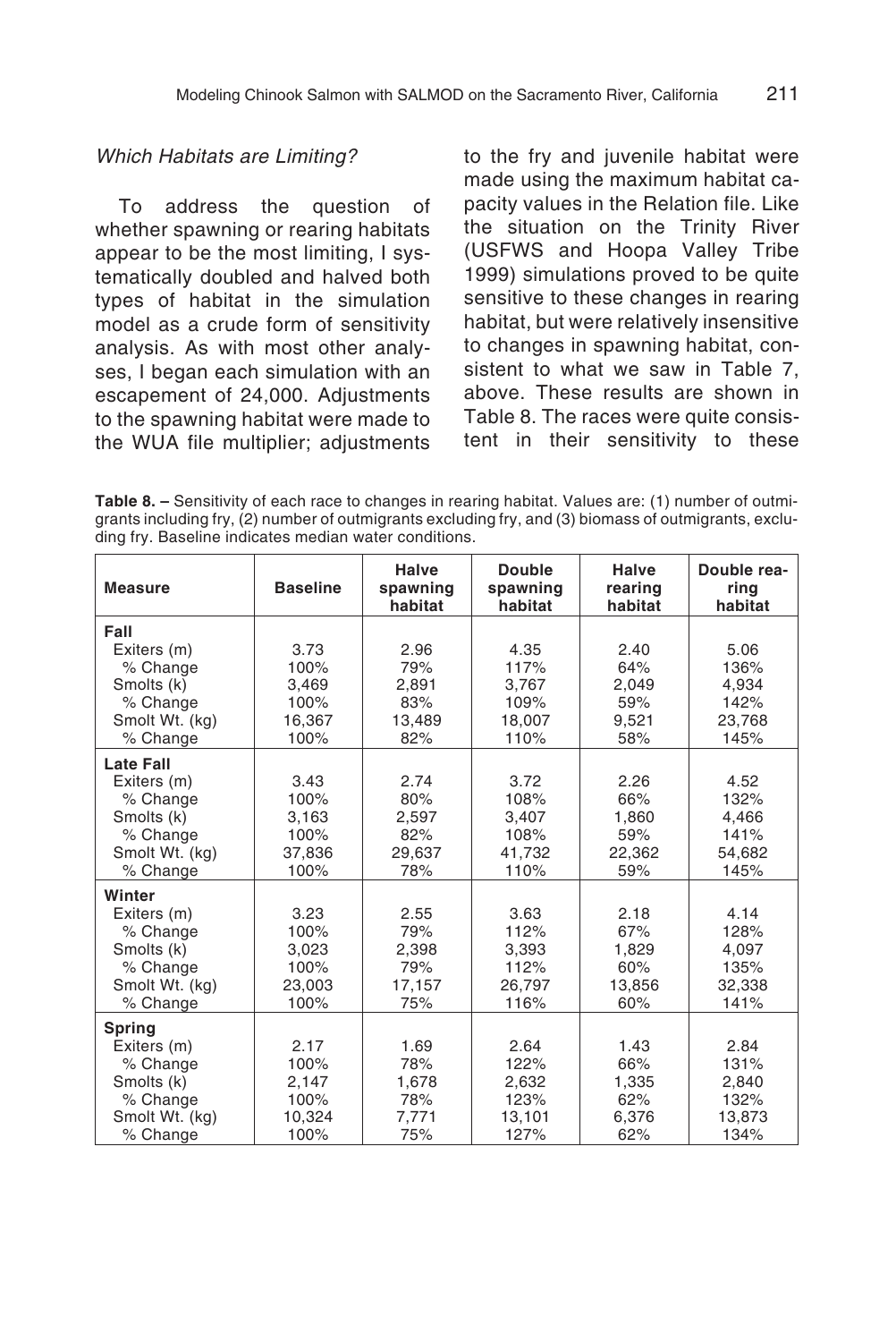changes. The fall race was slightly more sensitive to an increase in rearing habitat and the spring race the most sensitive to an increase in spawning habitat.

As an aside, what sensitivity there was to changes in the amount of spawning habitat was due solely to redd placement and not any adult density restrictions. That is, there was never a need for an adult spawner to move to seek spawning habitat based on the maximum biomass per unit WUA. Rather, the dynamics were controlled by how many redds could occupy the available habitat.

I do not want anyone, however, to come away with the idea that just because rearing habitat is more sensitive that spawning habitat is not important. Restoration activities that improve *both* obviously have merit. As an example, if one doubled both spawning and rearing habitat, the modeled improvement in production would be approximately 178%.

Another way to ask the question about which habitats are the most limiting is to frame the question as microhabitat versus macrohabitat, i.e., what kills more eggs or fish, habitat limitations or water temperature? Both elements impact the populations through several channels. The habitat-related mortality includes not only juvenile rearing area, but also redd superimposition, incubation losses, and any spawners unable to locate suitable spawning habitat in the time allotted. Temperature-related mortality includes all adult, egg, and juvenile direct mortality, including in vivo egg mortality.

To explore this issue, I ran the simulation model for the full 1970–1996 data set and examined the mortality totals. When tallied in this manner (Table 9), it is clear that the preponderance of mortality can be attributed to habitat rather than temperature in most years. These data are shown collectively in Figure 8.

| Race      | Habitat-related mortality/<br>temperature-related mortality | <b>Comments</b>                                                                                             |
|-----------|-------------------------------------------------------------|-------------------------------------------------------------------------------------------------------------|
| Fall      | 8 times                                                     | Temperature was a larger component of<br>mortality in only three years of the series                        |
| Late-fall | 34 times                                                    | Water temperature essentially not a problem<br>for late fall fish                                           |
| Winter    | 9 times                                                     | Temperature was a greater cause or roughly<br>equal to habitat mortality in 8 years of the<br>series        |
| Spring    | 3 times                                                     | Like the fall race, temperature was a larger<br>component of mortality in only three years of<br>the series |

**Table 9. –** Comparison of ratio of habitat-related mortality to water temperature-related mortality for the four races of Chinook for the period 1970–1996.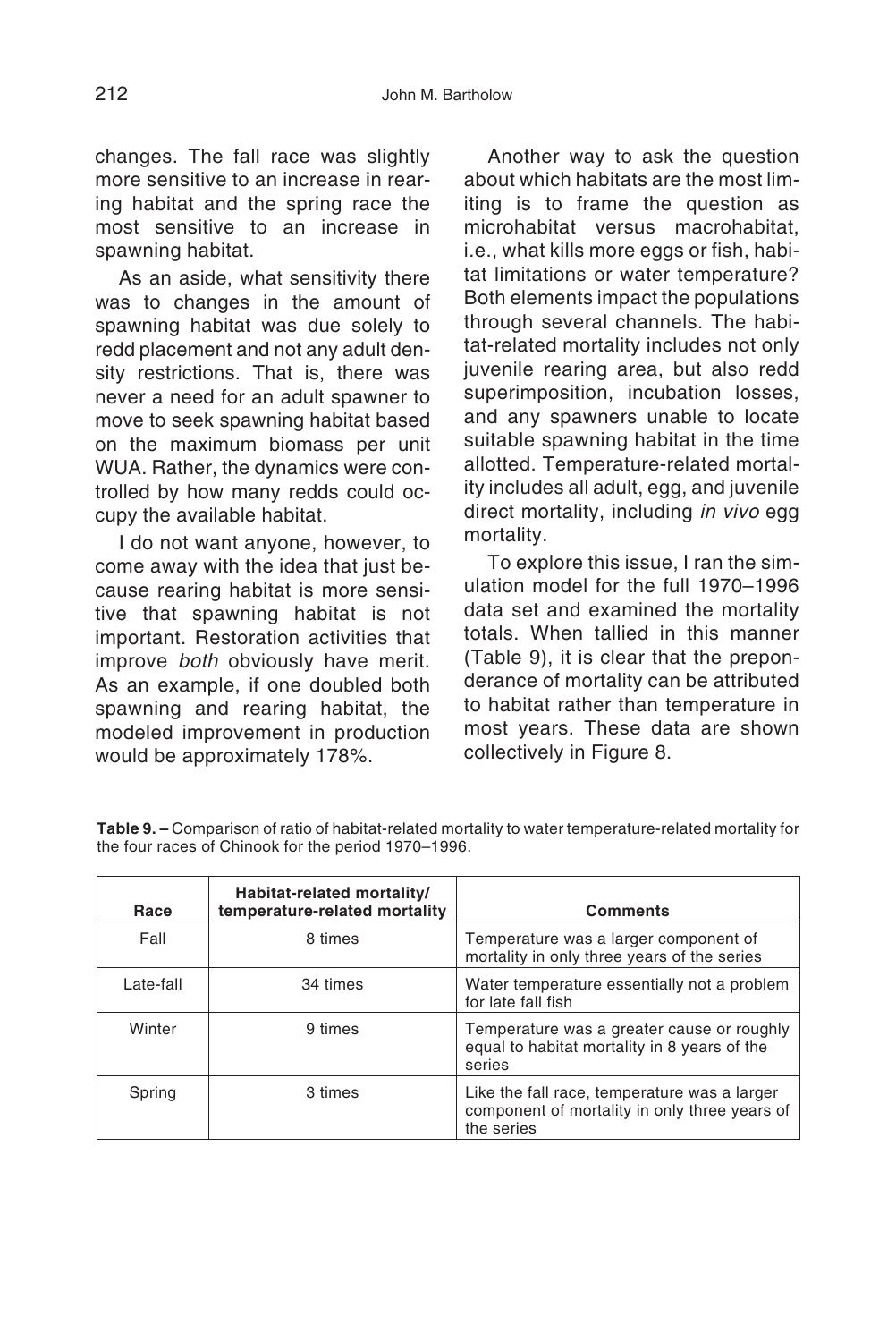

**Fig. 8. –** Mortalities partitioned between habitat-related and temperature-related deaths for the four races of Chinook averaged across all years, 1970–1996.



**Fig. 9. –** Relative microhabitat limitations on the four races.

One can step this analysis down further by partitioning the habitat-related mortalities into categories. We can deduce from Table 7 that both superimposition and fry habitat limitations are important determinants of overall survival. But how do the components of habitat mortality compare with one another? See Figure 9.

#### **DISCUSSION**

The interesting thing about this model application was seeing how the life history timing of the four races led to different levels of predicted salmon production. (I assumed that the timing was relatively fixed and ac-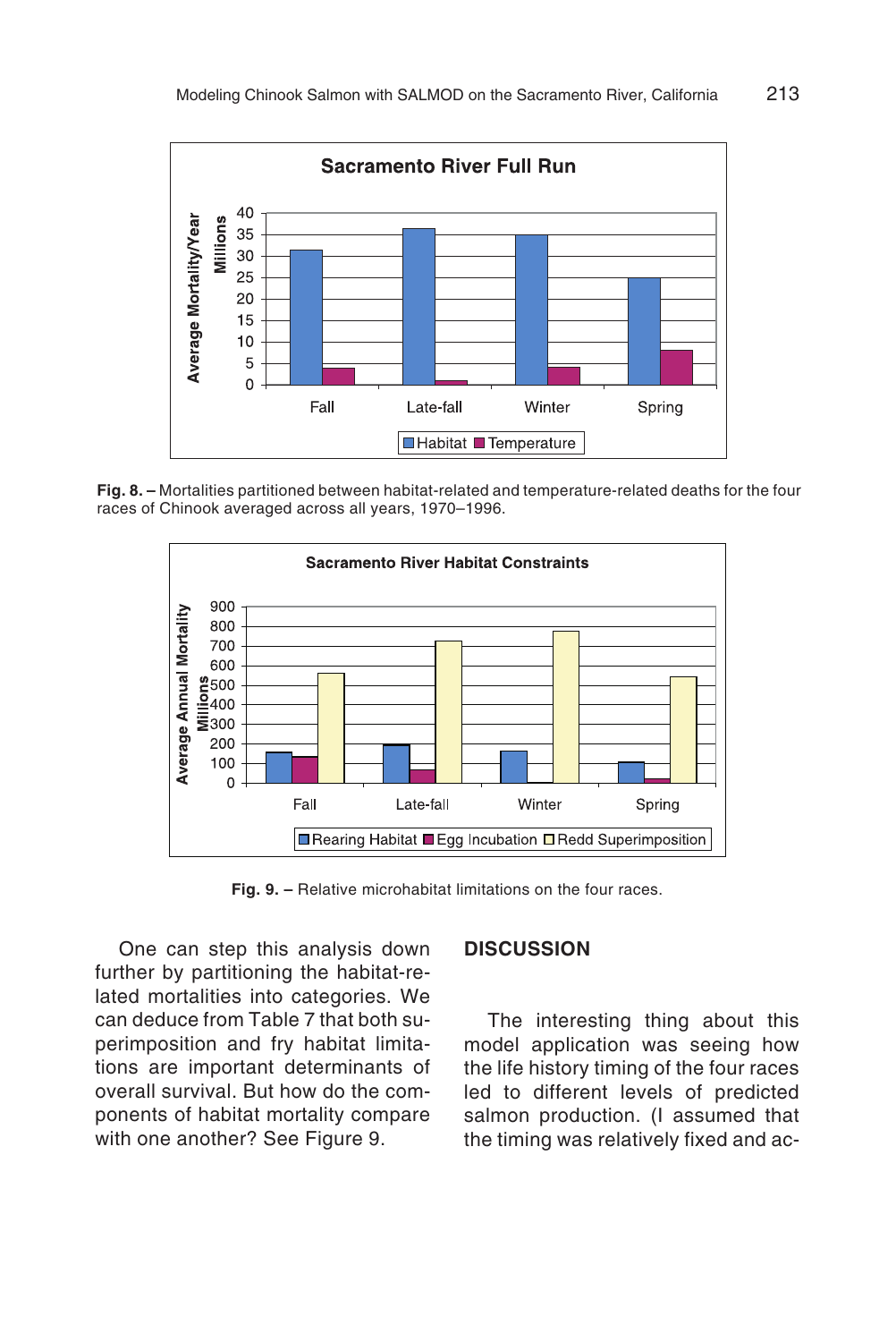curate, a matter which may be disputed within the multitude of those who work on the Sacramento.) In effect, the timing overlaid on the flow and temperature signature of the river led to the results. In general, given the same number of returning adult spawners, the fall run was predicted to have the highest average number of outmigrating fish; it also exhibited the greatest frequency of high production years. Production for the other races is depressed relative to fall fish with some indication that their production potential has been declining through time, which may be true, especially for the spring and winter races. It is interesting that even though fall fish are predicted to be more numerous, they also have a smaller average length than the other races. In contrast, the late-fall run produces the largest immature smolts at the expense of numbers of fish, but this could simply be due to the protracted rearing period used in the model from Figure 2. In both cases. the model's prediction is without food being directly simulated and serves to raise the question of whether numbers or biomass is the best measure of run success. The spring run seems to be the weakest stock, both in median production and the absolute minimum number produced.

The winter run results were rather unremarkable, with no hint of a "smoking gun" for why that stock is so low. Conditions outside of this model and study area may play a larger factor in their depressed state. Slater (1963) compiled a variety of anec-

dotal and other evidence related to the apparent initial boom in winter run Chinook experienced after Shasta Dam was closed, precluding return of the winter run to their historic breeding habitat in the spring-fed and largely inaccessible McCloud River system. After an initial population crash, Slater reports that the winter run rebounded, "reaching an abundance comparable to the fall run." (Slater also points out that the spring run was marginal to "speculative" in the mainstem Sacramento at the time of his writing, speculating that hybridization with the fall run was responsible.) But since their peak, the winter run seems to have declined substantially to the point where its survival is<br>in serious doubt (Botsford and doubt (Botsford and Brittnacher 1998).

Habitat constraints to production were similar across the four races. Fry rearing habitat was consistently a bottleneck to production, whereas macrohabitat (due to water temperature) was not predicted to be much of a problem in this upstream study area, especially for the late-fall run. Spawning habitat was shown to be a limiting factor in all races, with each race exhibiting a high level of superimposition (with the same number of spawners for each race). It is surprising that fry habitat seems to be the ultimate bottleneck given that predicted egg mortality is so high, but in this case, the later-operating fry habitat constraint appears to govern the ultimate level of simulated production. The explanation may be that superimposition mortality is a density depend-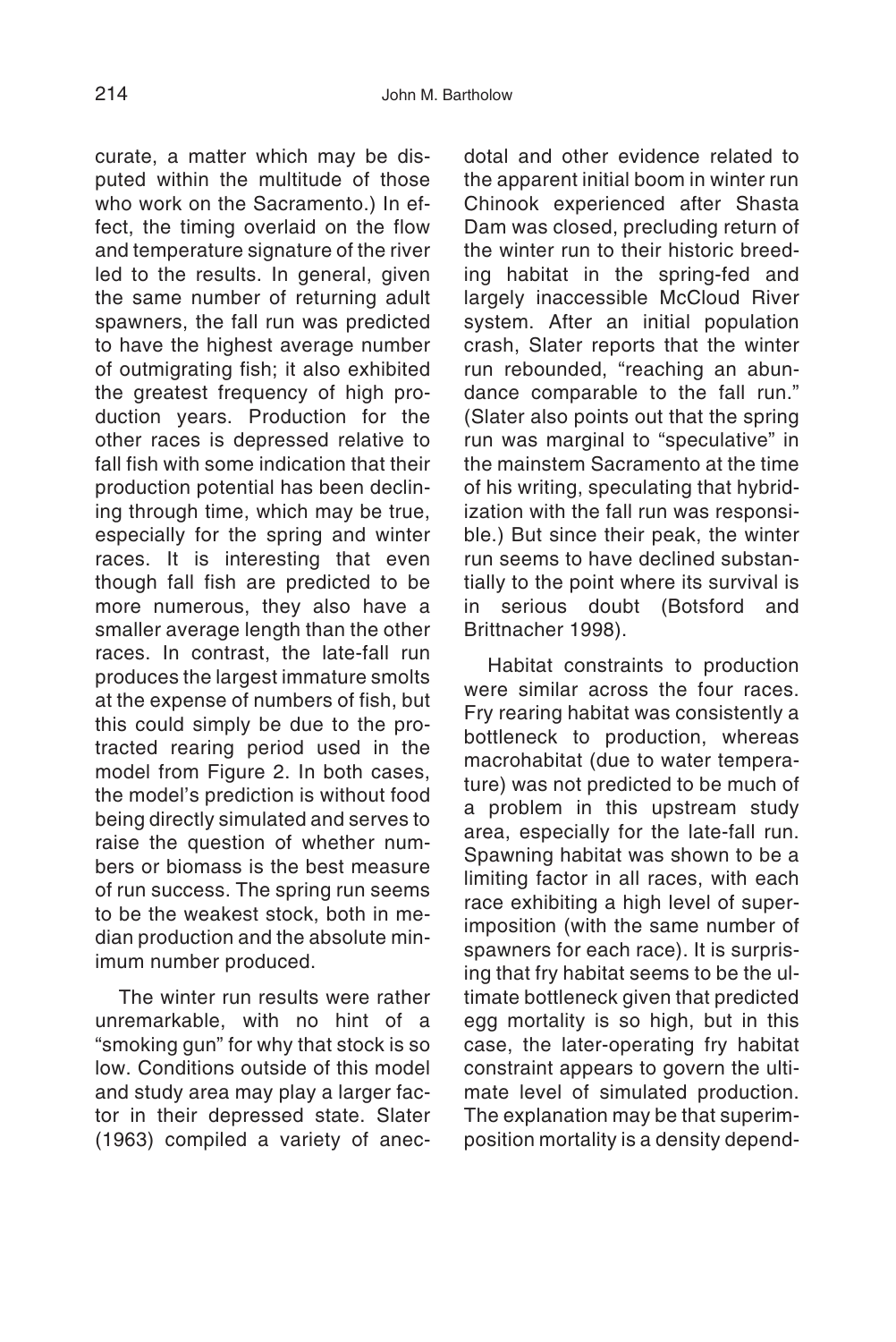ent function of adults whereas rearing habitat mortality is a density dependent function of juveniles. Fry habitat capacity seems to operate more as a ceiling to production, and that ceiling operates almost regardless of the absolute mortality related to spawning habitat restrictions. However, relaxing either constraint would result in more simulated production across all races.

Overall, these findings are consistent with those of Holtby and Scrivener (1989) who found that most of the variability in adult returns of coho and chum salmon resulted from climatic variability (hydrology and water temperature) in both the stream environment and ocean. The variation in life history timing was an important determinant in adult return variability, tracing back to temperature-induced timing changes in fry emergence and smolt outmigration, something much akin to what's going on in this modeling application. However, as we have seen, SALMOD predicts that habitat constraints were more dominant than water temperature.

No true calibration was possible for this model application; therefore the reader is reminded that simulated outmigration numbers are best used not as absolute values, but rather as an index in comparing to a specified baseline condition. Even if the model were calibrated, the measurements for outmigrating salmon are imprecise and subject to poorly understood biases. Further, since this is not a full life cycle model including complex estuarine and ocean dynamics, nothing is suggested here about what happens to salmon successfully migrating below Battle Creek, where other density dependent phenomenon may constrain the populations. Also, SALMOD is clearly not an ecosystem model. It is basically a single species model only and predictions are limited to that target. Parameter values have come from a variety of literature describing studies in different locations and river settings, have been extrapolated across runs, and in some cases, even been borrowed across species. One must be forever critical of what has been published. I am rather fond of a statement from Healey and Heard (1984), to wit: "Much of the work that has been done ... is tantalizing rather than conclusive. Most of the studies were undertaken to describe consequences rather than to test specific hypotheses. Unfortunately, sampling and analysis methods were sometimes inadequate and replication was usually insufficient."

Models similar to SALMOD have recently been used to explore issues surrounding microhabitat and macrohabitat limitations. For example, Sabaton et al. (1997) and Gouraud et al. (2001) have looked at how the monthly time series of WUA and water temperature affect trout simulated with an age-structured model. Their model is similar in that habitat fluctuations stimulate trout displacement and associated mortality, and water temperatures control growth but can result in reduced survival. However, their model is somewhat different in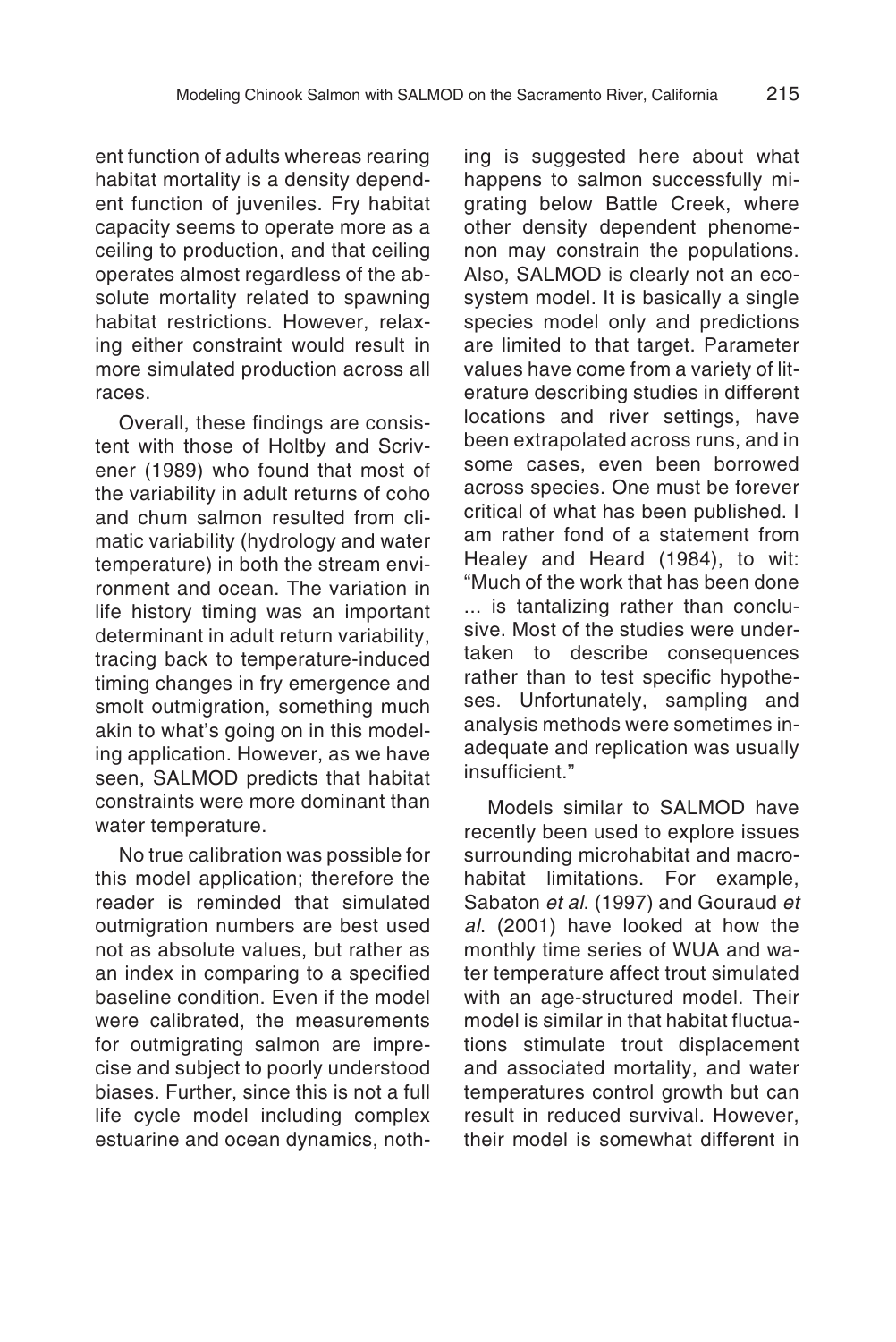that it is calibrated based on a presumption of population equilibrium except when negatively perturbed as is evidenced by their inclusion of density-dependent mortality. Their manuscripts in the current compilation of papers illustrate an evolution toward finer time steps and shed more light on how habitat 'carrying capacity' may limit populations. Importantly, they take excellent steps toward validating their model with field data collected over several years with multiple populations. Their work, as with other SALMOD applications, indicates that population limits may be very different from study area to study area, particularly in the relative balance between micro- and macrohabitat constraints.

#### **ACKNOWLEDGEMENTS**

I thank Mark Gard for supplying much of the revised PHABSIM results, and Bob Milhous and Y. Souchon for providing many good suggestions in developing and revising the paper. Andy Hamilton provided many excellent skeptical comments and helpful observations. This paper is an abbreviation of a report detailing far more than can be presented here. The report (with annotated bibliography), model, and data sets are available from the author on request.

#### **REFERENCES**

- Bartholow, J.B., R.B. Hanna, L. Saito, D. Lieberman, and M. Horn. 2001. Simulated limnological effects of the Shasta Lake temperature control device. Environmental Management, 27(4): 609–627.
- Bartholow, J., J. Sandelin, B.A.K. Coughlan, J. Laake, and A. Moos. 1997. SALMOD: A Population Model for Salmonids: User's Manual. Version 2.0. USGS Internal Publication. 89 pp. Also available over the Internet at http: // www.fort.usgs.gov/.
- Bartholow, J.M., J.L. Laake, C.B. Stalnaker, and S.C. Williamson. 1993. A salmonid population model with emphasis on habitat limitations. Rivers, 4(4): 265–279.
- Boles, G. 1988. Water temperature effects on Chinook salmon (Oncorhynchus tshawytscha) with emphasis on the Sacramento River: A literature review. California Department of Water Resources, Northern District. 42 pp.
- Botsford, L.W., and J.G. Brittnacher. 1998. Viability of Sacramento River winter-run Chinook salmon. Conservation Biology, 12(1): 65–79.
- California Department of Fish and Game. 1997. Central Valley anadromous fishhabitat evaluations, Sacramento and American River investigations. October 1995 through September 1996. CA. Dept. Fish and Game, Stream Flow and Habitat Evaluation Program, Env. Serv. Div. v.p.
- California Department of Fish and Game. 1998. Central Valley anadromous fishhabitat evaluations, October 1996 through September 1997. California Department of Fish and Game, Stream Evaluation Program, Env. Serv. Div. v.p.
- California Department of Fish and Game. 1999. Central Valley anadromous fishhabitat evaluations, October 1997 through September 1998. California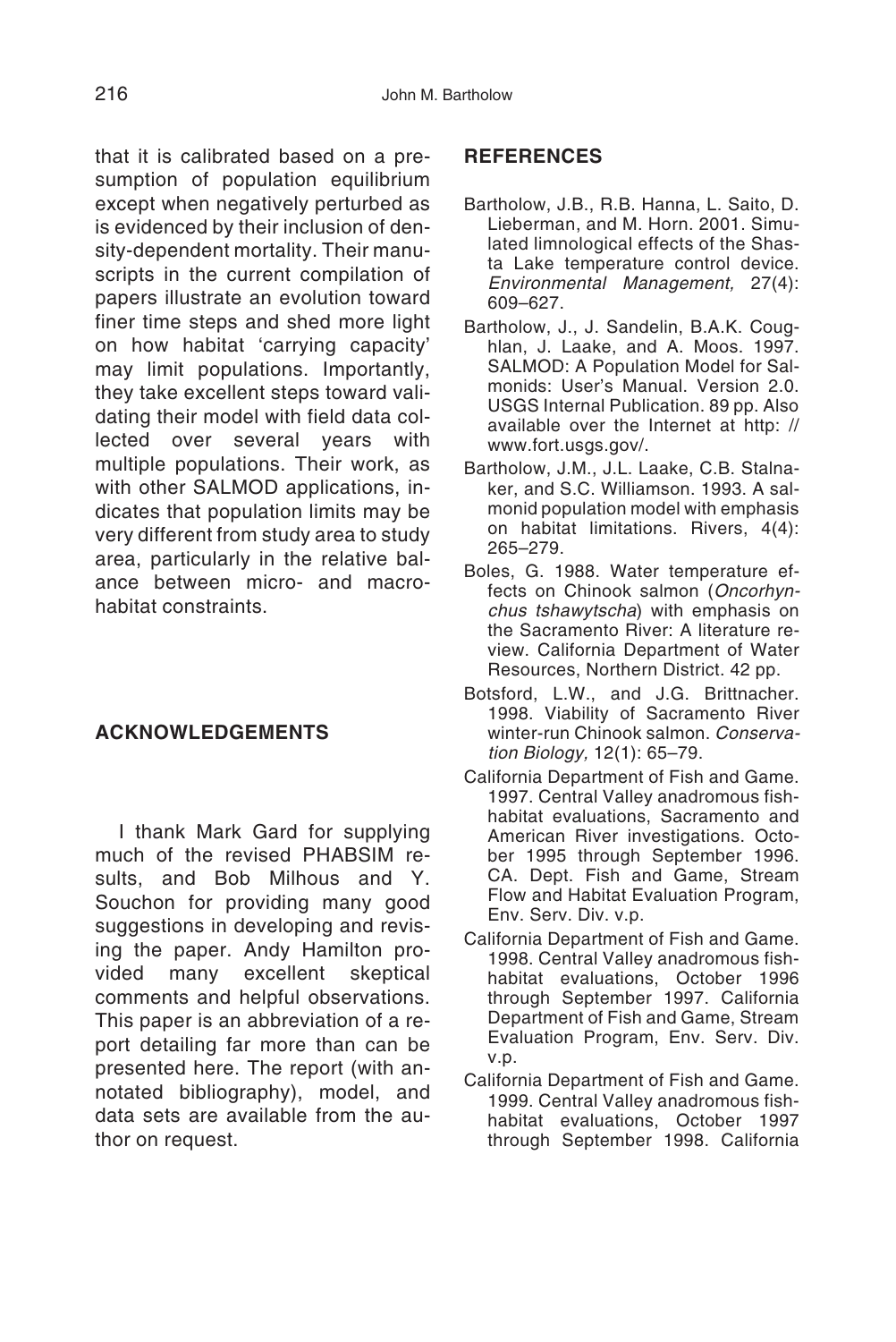Department of Fish and Game, Stream Evaluation Program. v.p.

- California Department of Fish and Game. 2000. Central Valley anadromous fishhabitat evaluations, October 1998 through September 1999. California Department of Fish and Game, Stream Evaluation Program. v.p.
- Chapman, D.W. 1962. Aggressive behavior in juvenile coho salmon as a cause of emigration. Journal of the Fisheries Research Board Canada, 19(6): 1047–1080.
- Chapman, D.W. and T.C. Bjornn. 1969. Distribution of salmonids in streams, with special reference to food and feeding. Pages 153-176 In Symposium on Salmon and Trout in Streams, T.G. Northcote, ed. University of British Columbia, Vancouver, BC. H.R. MacMillan Lectures in Fisheries.
- Clark, G.H. 1929. Sacramento San Joaquin Salmon (Oncorhynchus tshawytscha) Fishery of California. California Division of Fish and Game, Fish Bulletin No. 17. 73 pp.
- Crisp, D.T. 1981. A desk study of the relationship between temperature and hatching time for eggs of five species of salmonid fishes. Freshwater Biology, 11(4): 361–368.
- Crisp, D.T. 1988. Prediction, from temperature, of eyeing, hatching and 'swimup' times for salmonid embryos. Freshwater Biology, 19: 41–48.
- Fisher, A.C., W.M. Hanemann, and A.G. Keeler. 1991. Integrating fishery and water resource management: A biological model of a California salmon fishery. Journal of Environmental Economics and Management, 20: 234–261.
- Fraser, F.J. 1969. Population density effects on survival and growth of juvenile coho salmon and steelhead trout in experimental stream-channels. Pages 253–266 in T.G. Northcote, editor. Symposium on salmon and trout in streams. H.R. MacMillan lectures in

fisheries. University of British Columbia, Vancouver, Canada. 388 pp.

- Gard, M. 1995a. Identification of the instream flow requirements for anadromous fish in the streams within the Central Valley of California, Annual Progress Report, Fiscal Year 1995, Appendix D: Sacramento River Hydrology. USFWS, Sacramento, California. Unnumbered pages.
- Gard, M. 1995b. Upper Sacramento River IFIM Study Scoping Report. Appendix A: Available information. USFWS, Sacramento, California. Unnumbered pages.
- Gard, M. 2001. Identification of the instream flow requirements for steelhead and fall, late-fall, and winter-run Chinook salmon spawning in the Sacramento River between Keswick am and Battle Creek. U.S. Fish and Wildlife Service, Sacramento, California.
- Gouraud, V., J.L. Baglinière, P. Baran, C. Sabaton, P. Lim and D. Ombredane, 2001. Factors regulating brown trout populations in two French rivers: application of a dynamic population model. Regulated Rivers: Research and Management, 17: 557-569.
- Hanna, R.B. 1999. Model-derived guidelines for "effective" TCD operations for target temperatures below Shasta Dam and the resulting changes in the coolwater pool in Shasta Lake. U.S. Bureau of Reclamation, Shasta Lake, CA. Final Report. US Geological Survey, Fort Collins. 29 pp.
- Hanna, R.B., L. Saito, J.M. Bartholow, and J. Sandelin. 1999. Results of simulated temperature control device operations on in-reservoir and discharge water temperatures using CE-QUAL-W2. Journal of Lake and Reservoir Management, 15(2): 87–102.
- Healey, M.C., and W.R. Heard. 1984. Inter– and intra-population variation in the fecundity of Chinook salmon (Oncorhynchus tshawytscha) and its relevance to life history theory. Cana-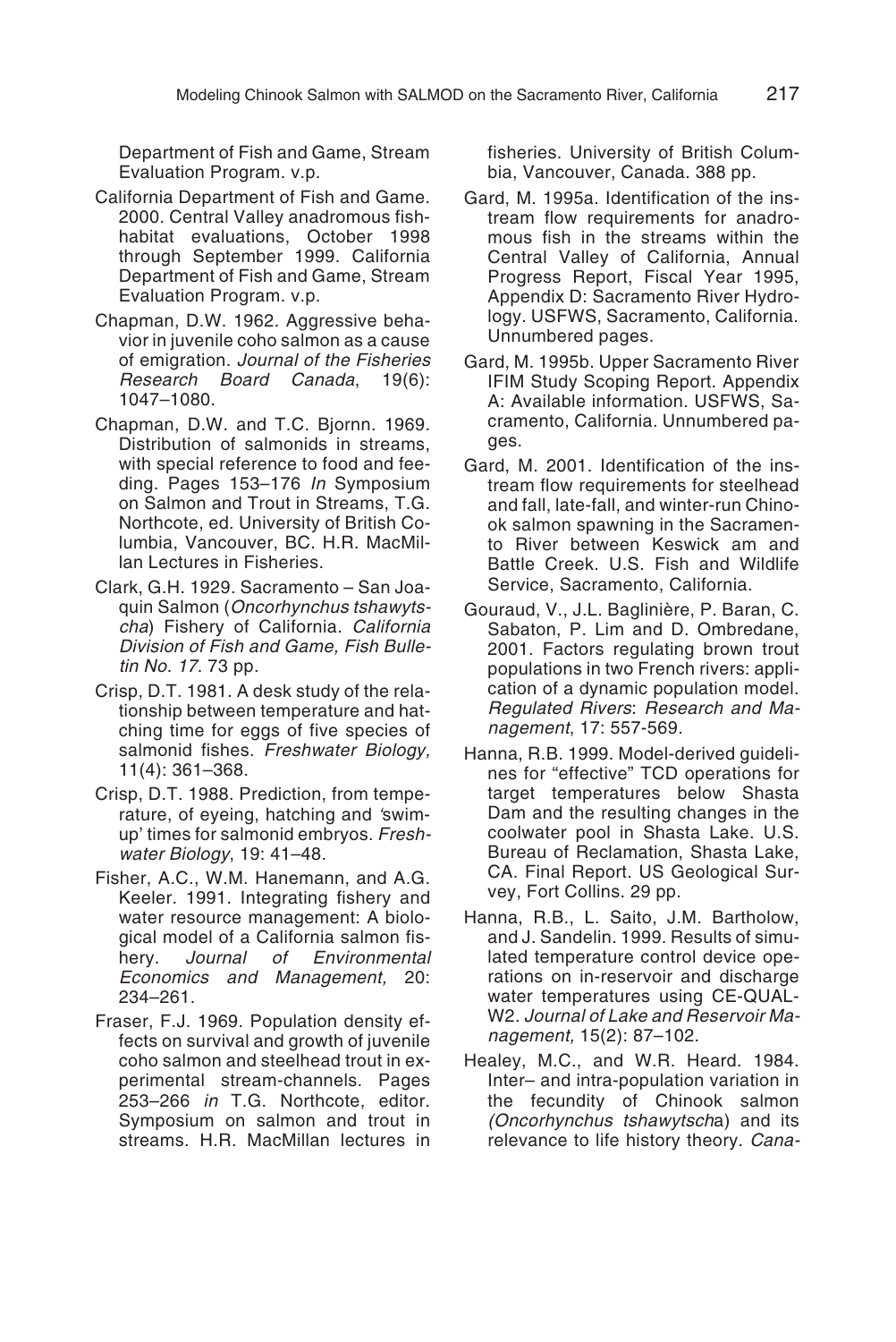dian Journal of Fisheries and Aquatic Sciences, 41: 476–483.

- Healey, M.C. 1994. Variation in the life history characteristics of Chinook salmon and its relevance to the conservation of the Sacramento winter-run of Chinook salmon. Conservation Biology, 8(3): 876–877.
- Heizer, R.F. 1973. Notes on the McCloud River Wintu and selected excerpts from Alexander S. Taylor's Indianology of California. Archaeological Research Facility, Dept. of Anthropology, University of California, Berkeley. 79 pp.
- Holtby, L.B., and J.C. Scrivener. 1989. Observed and simulated effects of climatic variability, clear-cut logging, and fishing on the numbers of chum salmon (Oncorhynchus keta) and coho salmon (O. kisutch) returning to Carnation Creek, British Columbia. In C.D. Levings, L.B. Holtby, and M.A. Henderson, eds. Proceedings of the National Workshop on effects of habitat alteration on salmonid stocks. Can. Spec. Publ. Fish. Aquat. Sci., 105: 62–81.
- Jensen, A.J., B.O. Johnsen, and T.G. Heggberget. 1991. Initial feeding time of Atlantic salmon, Salmo salar, alevins compared to river flow and water temperature in Norwegian streams. Env. Biology of Fishes, 30: 379–385.
- Kent, J.J. 1999. Application and sensitivity analysis of a salmonid population model for the Sacramento River, California. Master's Thesis, Colorado State University, Fort Collins. 79 pp.
- Kjelson, M.A., P.F. Raquel, and F.W. Fisher. 1982. Life history of fall-run juvenile Chinook salmon, Oncorhynchus tshawytscha, in the Sacramento-San Joaquin estuary, California. Pages 393–411 in V. S. Kennedy, editor. Estuarine Comparisons. Academic Press, New York.
- Martin, C.D., R.R. Johnson, P.D. Gaines, T.T. Kisanuki, W.R. McKinney, and R.E. Null. 2000. Estimating the abundance of Sacramento River winter Chi-

nook salmon with comparisons to adult escapement. Draft Final Report: Red Bluff Research Pumping Plant, Report Series: Volume 5. U.S. Fish and Wildlife Service, Red Bluff, California. Draft of October 2000. 31 pp plus tables and figures.

- McDonald, J. 1960. The behavior of Pacific salmon fry during their downstream migration to freshwater and saltwater nursery areas. Journal of the Fisheries Research Board Canada, 17(5): 655–676.
- McNeil, W.J. 1967. Randomness in the distribution of pink salmon redds. Journal of the Fisheries Research Board Canada, 24(7): 1629–1634.
- Mesick, C.F. 1988. Effects of food and cover on numbers of Apache and brown trout establishing residency in artificial stream channels. Transactions American Fisheries Society, 117(5): 421–431.
- Neilson, J.D., and C.E. Banford. 1983. Chinook salmon (Oncorhynchus tshawytscha) characteristics in relation to redd physical features. Canadian Journal of Zoology, 61: 1524–1531.
- Richardson, T.H., and P. Harrison. 1990. An analysis of fish and wildlife impacts of Shasta Dam water temperature control alternatives. December, 1990, 63 pp.
- Sabaton, C., L. Siegler, V. Gouraud, J.L. Bagliniere and S, Manne 1997. Presentation and first applications of a dynamic population model for brown trout (Salmo trutta) – aid to river management. Fisheries Management and Ecology, 4: 425-438.
- Saito, L., and J. Bartholow. 1997. Summary of Water Temperature Calibration for a CE-QUAL-W2 Model of Shasta Lake, California. Available over the Internet at http: //smig.usgs.gov/ SMIG/features\_0997/shasta\_w2.html.
- Shelbourne, J.E., J.R. Brett, and S. Shirahata. 1973. Effect of temperature and feeding regime on specific growth rate